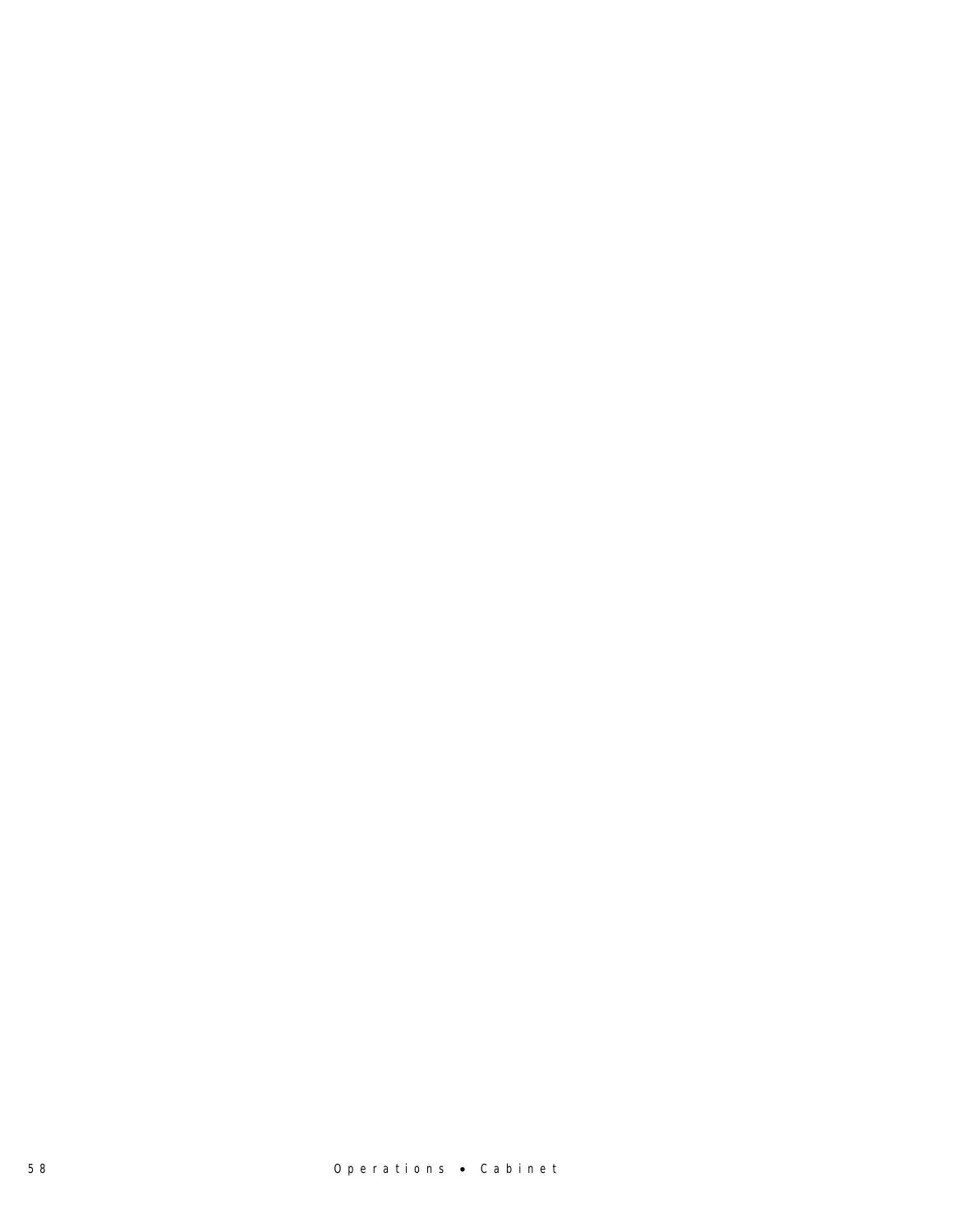## **Operations**

### *Patrick Brophy, Chief of Operations*

### *Cabinet Mission*

The Operations Cabinet oversees all operational activities that intersect with the management of central facilities. The cabinet includes departments that set policies for intergovernmental relations and central municipal properties.

| <b>Operating Budget</b>            | Program Name                                                                                            | <b>Total Actual '14</b>      | <b>Total Actual '15</b>             | Total Approp '16        | <b>Total Budget '17</b>              |
|------------------------------------|---------------------------------------------------------------------------------------------------------|------------------------------|-------------------------------------|-------------------------|--------------------------------------|
|                                    | <b>Intergovernmental Relations</b><br><b>Property Management</b><br><b>Public Facilities Department</b> | 1.145.145<br>24.265.217<br>0 | 1.237.386<br>23.696.177<br>$\left($ | 1.319.897<br>22.843.968 | 1.185.168<br>18,340,812<br>5,625,883 |
|                                    | <b>Total</b>                                                                                            | 25,410,362                   | 24,933,563                          | 24,163,865              | 25,151,863                           |
|                                    |                                                                                                         | Actual '14                   | Actual '15                          | <b>Estimated '16</b>    |                                      |
| <b>Capital Budget Expenditures</b> |                                                                                                         |                              |                                     |                         | Projected '17                        |
|                                    | <b>Property Management</b>                                                                              | 60,648,972                   | 6,463,670                           | 9.809.894               | 5,735,000                            |
|                                    | <b>Total</b>                                                                                            | 60,648,972                   | 6,463,670                           | 9,809,894               | 5,735,000                            |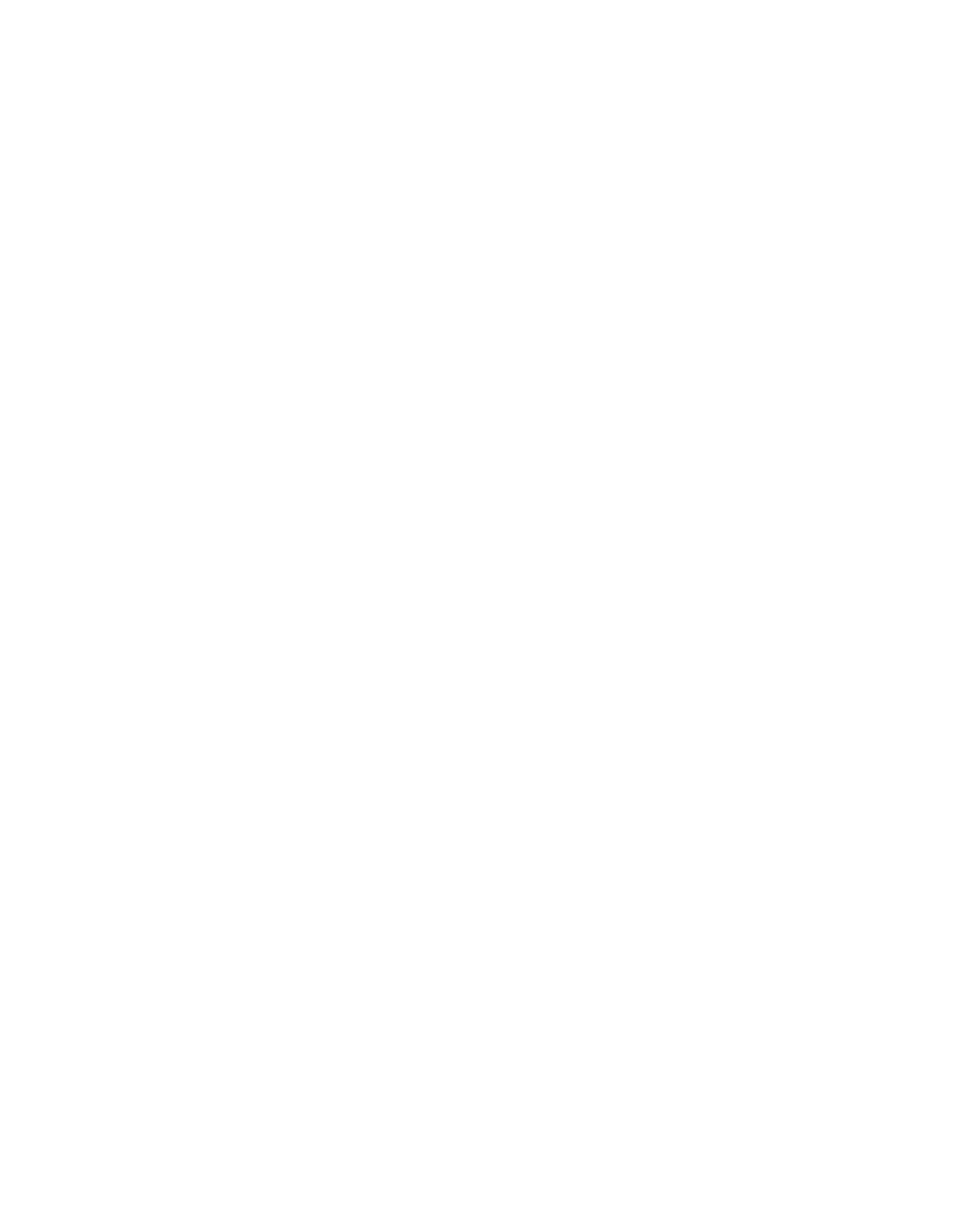# Intergovernmental Relations Operating Budget

### *Kathleen King, Interim Director, Appropriation 150*

### *Department Mission*

The mission of the Intergovernmental Relations Department is to coordinate the City's relations with the federal, state and other local governments, seeking to foster constructive links between the City and these entities and improved communication among city departments. The department keeps the Mayor informed on intergovernmental issues and assists him in representing the City's interests in these matters.

### *Selected Performance Strategies*

### *Intergovernmental Relations*

- To advocate on behalf of the City at the federal, state, and local level on matters of legislation.
- *Grants Administration*
- To improve communication to the Mayor, City Council, City departments, and community-based organizations about resource development opportunities.

| <b>Operating Budget</b> | Program Name                                                | <b>Total Actual '14</b> | Total Actual '15    | Total Approp '16     | <b>Total Budget '17</b> |
|-------------------------|-------------------------------------------------------------|-------------------------|---------------------|----------------------|-------------------------|
|                         | Intergovernmental Relations<br><b>Grants Administration</b> | 1,059,957<br>85.188     | 1.145.490<br>91.896 | 1.147.551<br>172,346 | 1,086,605<br>98,563     |
|                         | Total                                                       | 1,145,145               | 1,237,386           | 1,319,897            | 1,185,168               |
| <b>Operating Budget</b> |                                                             | Actual '14              | Actual '15          | Approp '16           | <b>Budget '17</b>       |
|                         | <b>Personnel Services</b><br>Non Personnel                  | 773.754<br>371.391      | 842.727<br>394.659  | 957.673<br>362.224   | 825,905<br>359,263      |
|                         |                                                             |                         |                     |                      |                         |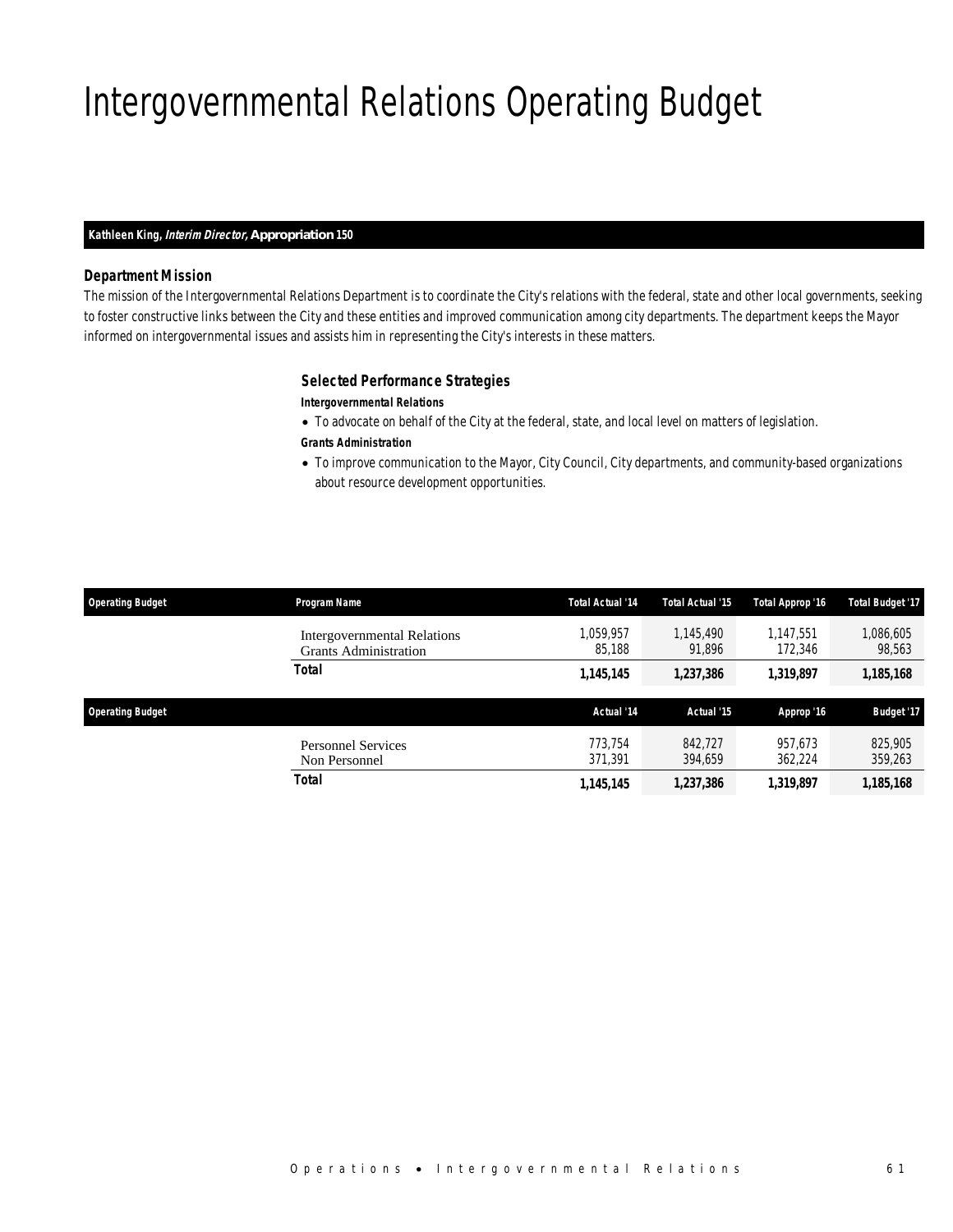### Intergovernmental Relations Operating Budget



### *Description of Services*

The department tracks legislation and policy initiatives that concern the City directly, or urban and regional affairs more generally. It arranges for testimony by the Mayor, or on behalf of the Mayor, at legislative hearings of special concern. It maintains liaison with and coordinates the City's participation in national, state, and municipal organizations and further coordinates with all city departments on policy and budget issues. Intergovernmental Relations also coordinates the City's applications for federal and state grants, seeking out public and private grant opportunities and providing technical support to departments preparing grant applications.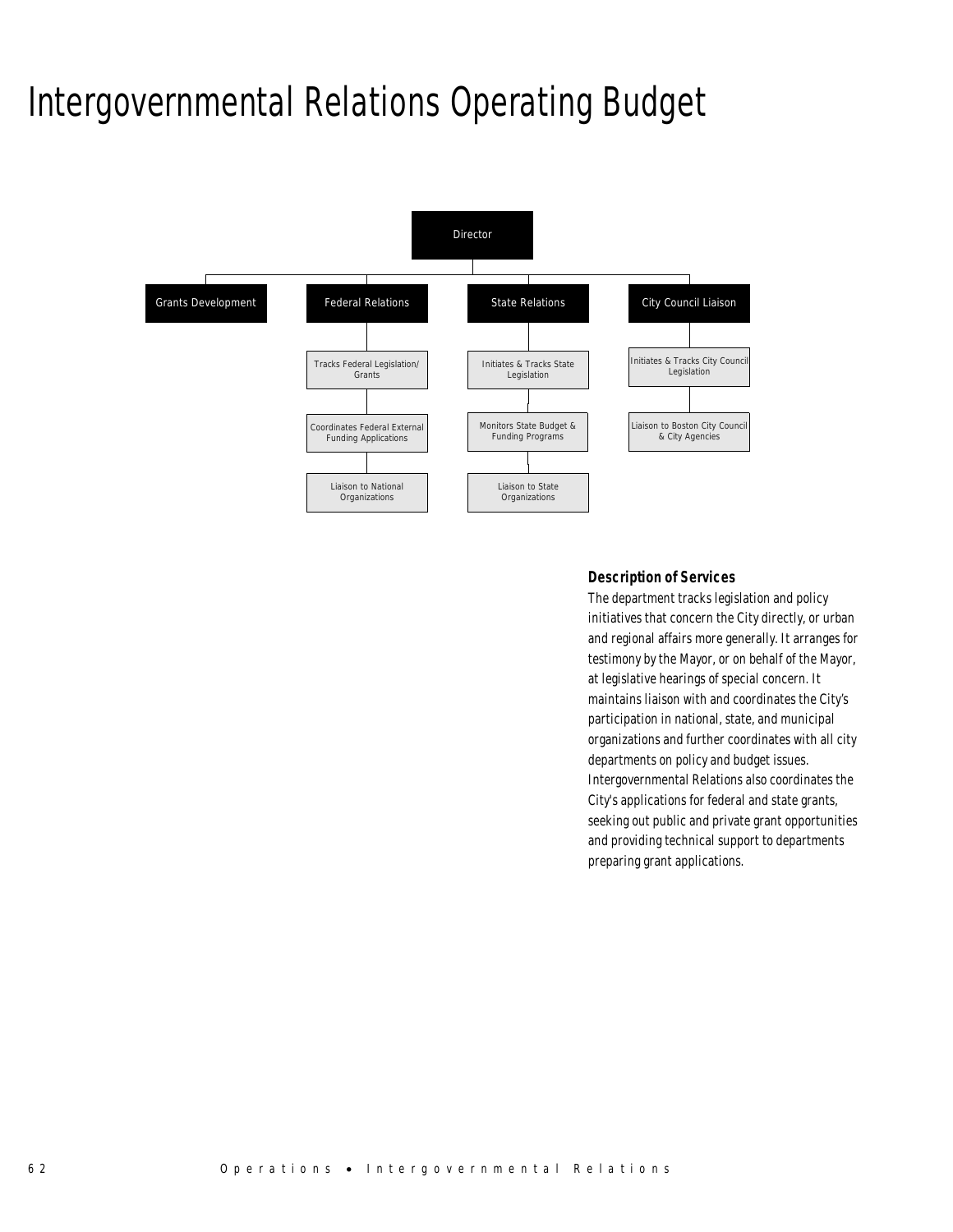## Department History

| <b>Personnel Services</b>       |                                                                                                                                                                                                                                                                                                      | FY14 Expenditure                                                                                         | FY15 Expenditure                                                                                        | FY16 Appropriation                                                                                          | FY17 Adopted                                                                                                     | Inc/Dec 16 vs 17                                                                                                            |
|---------------------------------|------------------------------------------------------------------------------------------------------------------------------------------------------------------------------------------------------------------------------------------------------------------------------------------------------|----------------------------------------------------------------------------------------------------------|---------------------------------------------------------------------------------------------------------|-------------------------------------------------------------------------------------------------------------|------------------------------------------------------------------------------------------------------------------|-----------------------------------------------------------------------------------------------------------------------------|
|                                 | 51000 Permanent Employees<br>51100 Emergency Employees<br>51200 Overtime<br>51600 Unemployment Compensation<br>51700 Workers' Compensation<br><b>Total Personnel Services</b>                                                                                                                        | 769,892<br>$\overline{0}$<br>$\boldsymbol{0}$<br>3,862<br>$\overline{0}$<br>773,754                      | 824,662<br>0<br>$\mathbf 0$<br>18,065<br>$\mathbf 0$<br>842,727                                         | 957,673<br>$\overline{0}$<br>$\overline{0}$<br>$\theta$<br>$\theta$<br>957,673                              | 825,905<br>0<br>$\mathbf 0$<br>$\mathbf{0}$<br>$\Omega$<br>825,905                                               | $-131,768$<br>$\mathbf{0}$<br>$\mathbf{0}$<br>$\overline{0}$<br>$\Omega$<br>$-131,768$                                      |
| <b>Contractual Services</b>     |                                                                                                                                                                                                                                                                                                      | FY14 Expenditure                                                                                         | FY15 Expenditure                                                                                        | FY16 Appropriation                                                                                          | FY17 Adopted                                                                                                     | Inc/Dec 16 vs 17                                                                                                            |
|                                 | 52100 Communications<br>52200 Utilities<br>52400 Snow Removal<br>52500 Garbage/Waste Removal<br>52600 Repairs Buildings & Structures<br>52700 Repairs & Service of Equipment<br>52800 Transportation of Persons<br>52900 Contracted Services<br><b>Total Contractual Services</b>                    | 12,096<br>0<br>$\Omega$<br>0<br>$\Omega$<br>$\mathbf{0}$<br>3,531<br>154,902<br>170,529                  | 9,899<br>$\mathbf 0$<br>$\Omega$<br>$\mathbf 0$<br>$\mathbf 0$<br>150<br>8,801<br>205,981<br>224,831    | 12,100<br>$\theta$<br>$\overline{0}$<br>$\theta$<br>$\theta$<br>1,885<br>6,253<br>154,796<br>175,034        | 5,470<br>$\mathbf 0$<br>$\overline{0}$<br>$\overline{0}$<br>$\mathbf{0}$<br>1,000<br>7,253<br>154,780<br>168,503 | $-6,630$<br>$\theta$<br>$\mathbf{0}$<br>$\overline{0}$<br>$\mathbf 0$<br>$-885$<br>1,000<br>$-16$<br>$-6,531$               |
| <b>Supplies &amp; Materials</b> |                                                                                                                                                                                                                                                                                                      | FY14 Expenditure                                                                                         | FY15 Expenditure                                                                                        | FY16 Appropriation                                                                                          | FY17 Adopted                                                                                                     | Inc/Dec 16 vs 17                                                                                                            |
|                                 | 53000 Auto Energy Supplies<br>53200 Food Supplies<br>53400 Custodial Supplies<br>53500 Med, Dental, & Hosp Supply<br>53600 Office Supplies and Materials<br>53700 Clothing Allowance<br>53800 Educational Supplies & Mat<br>53900 Misc Supplies & Materials<br><b>Total Supplies &amp; Materials</b> | $\boldsymbol{0}$<br>3,484<br>0<br>$\overline{0}$<br>2,939<br>0<br>$\mathbf 0$<br>$\overline{0}$<br>6,423 | $\mathbf 0$<br>5,093<br>0<br>$\mathbf 0$<br>1,567<br>$\mathbf 0$<br>$\mathbf 0$<br>$\mathbf 0$<br>6,660 | $\mathbf 0$<br>3,834<br>$\theta$<br>$\mathbf 0$<br>1,200<br>$\theta$<br>$\overline{0}$<br>$\theta$<br>5,034 | $\mathbf 0$<br>5,000<br>0<br>$\overline{0}$<br>1,200<br>0<br>$\mathbf{0}$<br>$\overline{0}$<br>6,200             | $\mathbf 0$<br>1,166<br>$\mathbf{0}$<br>$\overline{0}$<br>$\mathbf 0$<br>$\overline{0}$<br>$\mathbf 0$<br>$\Omega$<br>1,166 |
| <b>Current Chgs &amp; Oblig</b> |                                                                                                                                                                                                                                                                                                      | FY14 Expenditure                                                                                         | FY15 Expenditure                                                                                        | FY16 Appropriation                                                                                          | FY17 Adopted                                                                                                     | Inc/Dec 16 vs 17                                                                                                            |
|                                 | 54300 Workers' Comp Medical<br>54400 Legal Liabilities<br>54500 Aid To Veterans<br>54600 Current Charges H&I<br>54700 Indemnification<br>54900 Other Current Charges<br>Total Current Chgs & Oblig                                                                                                   | $\boldsymbol{0}$<br>$\boldsymbol{0}$<br>0<br>$\mathbf 0$<br>$\Omega$<br>194,439<br>194,439               | $\boldsymbol{0}$<br>$\mathbf 0$<br>$\mathbf 0$<br>$\mathbf{0}$<br>$\Omega$<br>163,168<br>163,168        | $\boldsymbol{0}$<br>$\overline{0}$<br>$\theta$<br>$\overline{0}$<br>$\Omega$<br>182,156<br>182,156          | $\boldsymbol{0}$<br>$\mathbf 0$<br>$\mathbf{0}$<br>$\mathbf{0}$<br>$\Omega$<br>184,561<br>184,561                | $\mathbf 0$<br>$\mathbf 0$<br>$\overline{0}$<br>$\overline{0}$<br>$\overline{0}$<br>2,405<br>2,405                          |
| Equipment                       |                                                                                                                                                                                                                                                                                                      | FY14 Expenditure                                                                                         | FY15 Expenditure                                                                                        | FY16 Appropriation                                                                                          | FY17 Adopted                                                                                                     | Inc/Dec 16 vs 17                                                                                                            |
|                                 | 55000 Automotive Equipment<br>55400 Lease/Purchase<br>55600 Office Furniture & Equipment<br>55900 Misc Equipment<br><b>Total Equipment</b>                                                                                                                                                           | $\boldsymbol{0}$<br>$\Omega$<br>$\boldsymbol{0}$<br>$\boldsymbol{0}$<br>0                                | 0<br>$\overline{0}$<br>0<br>$\mathbf 0$<br>0                                                            | $\boldsymbol{0}$<br>$\mathbf{0}$<br>$\boldsymbol{0}$<br>$\mathbf 0$<br>0                                    | $\mathbf 0$<br>$\overline{0}$<br>$\boldsymbol{0}$<br>$\mathbf 0$<br>0                                            | $\mathbf 0$<br>$\overline{0}$<br>$\mathbf 0$<br>$\mathbf 0$<br>0                                                            |
| <b>Other</b>                    |                                                                                                                                                                                                                                                                                                      | FY14 Expenditure                                                                                         | FY15 Expenditure                                                                                        | FY16 Appropriation                                                                                          | FY17 Adopted                                                                                                     | Inc/Dec 16 vs 17                                                                                                            |
|                                 | 56200 Special Appropriation<br>57200 Structures & Improvements<br>58000 Land & Non-Structure<br><b>Total Other</b>                                                                                                                                                                                   | $\boldsymbol{0}$<br>0<br>0<br>0                                                                          | 0<br>0<br>$\mathbf 0$<br>0                                                                              | $\theta$<br>$\mathbf 0$<br>$\mathbf 0$<br>0                                                                 | 0<br>0<br>0<br>0                                                                                                 | 0<br>$\mathbf 0$<br>$\mathbf 0$<br>0                                                                                        |
|                                 | <b>Grand Total</b>                                                                                                                                                                                                                                                                                   | 1,145,145                                                                                                | 1,237,386                                                                                               | 1,319,897                                                                                                   | 1,185,168                                                                                                        | $-134,729$                                                                                                                  |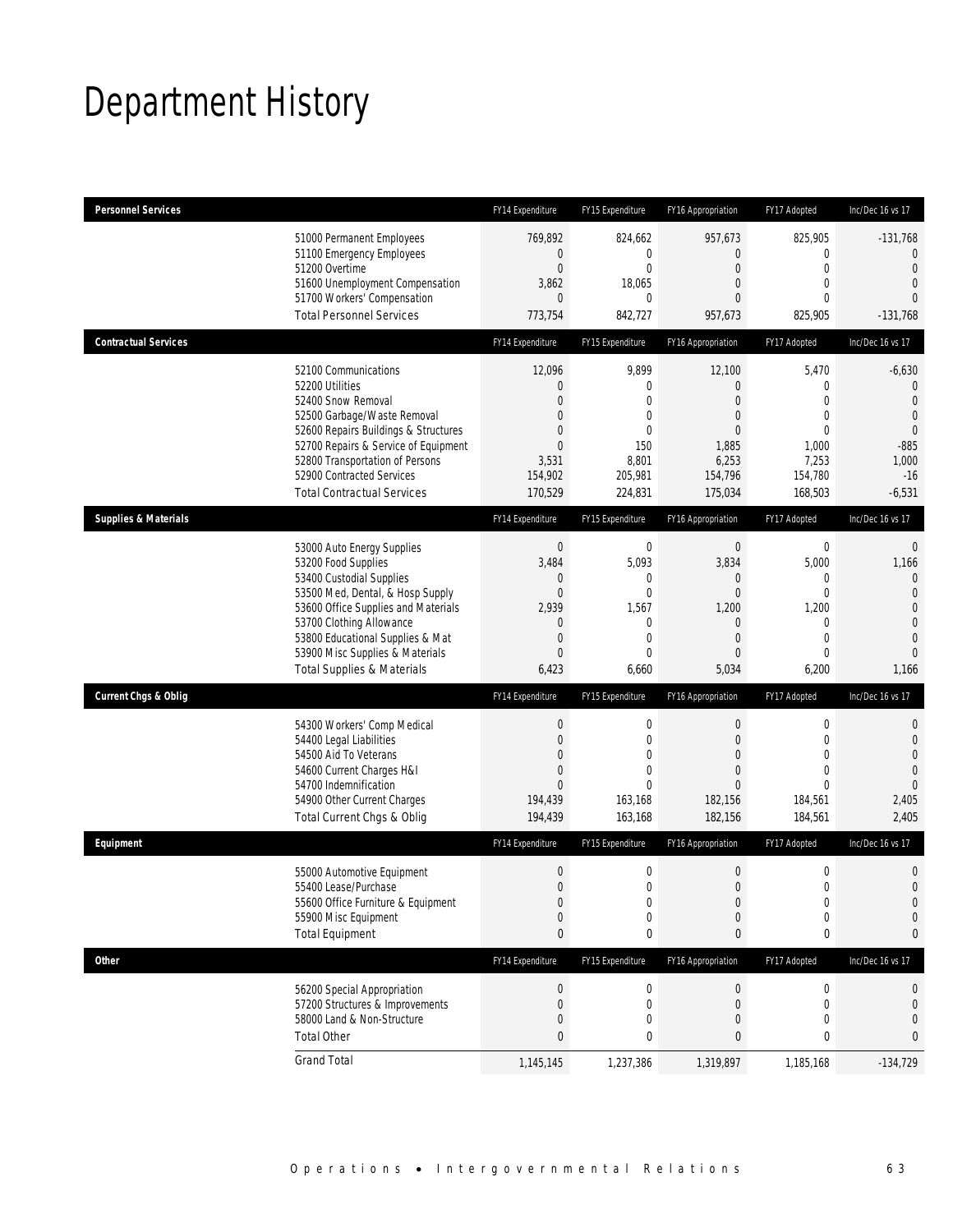# Department Personnel

| Title                | Union<br>Code   | Grade | Position | FY17 Salary | Title                            | Union<br>Code   | Grade     | Position | FY17 Salary    |
|----------------------|-----------------|-------|----------|-------------|----------------------------------|-----------------|-----------|----------|----------------|
|                      |                 |       |          |             |                                  |                 |           |          |                |
| Admin Asst           | SE <sub>1</sub> | 04    | 1.00     | 67,996      | <b>Director</b>                  | CDH             | <b>NG</b> | 1.00     | 123,964        |
| Admin Asst           | SE <sub>1</sub> | 07    | 1.00     | 84,301      | <b>Exec Secretary</b>            | SE <sub>1</sub> | 04        | 1.00     | 67,996         |
| Chief of Staff       | <b>EXM</b>      | -12   | 1.00     | 113,949     | Policy Analyst & Project Manager | EXM             | 08        | 1.00     | 77,232         |
| City Council Liaison | EXM             | 08    | 1.00     | 84,669      | Prin Admin Assistant             | SE <sub>1</sub> | 08        | 2.00     | 194,798        |
|                      |                 |       |          |             | Total                            |                 |           | 9        | 814,904        |
|                      |                 |       |          |             | Adjustments                      |                 |           |          |                |
|                      |                 |       |          |             | Differential Payments            |                 |           |          | $\overline{0}$ |
|                      |                 |       |          |             | Other                            |                 |           |          | 11,000         |
|                      |                 |       |          |             | Chargebacks                      |                 |           |          | $\mathbf{0}$   |
|                      |                 |       |          |             | Salary Savings                   |                 |           |          | $\mathbf{0}$   |
|                      |                 |       |          |             | <b>FY17 Total Request</b>        |                 |           |          | 825,904        |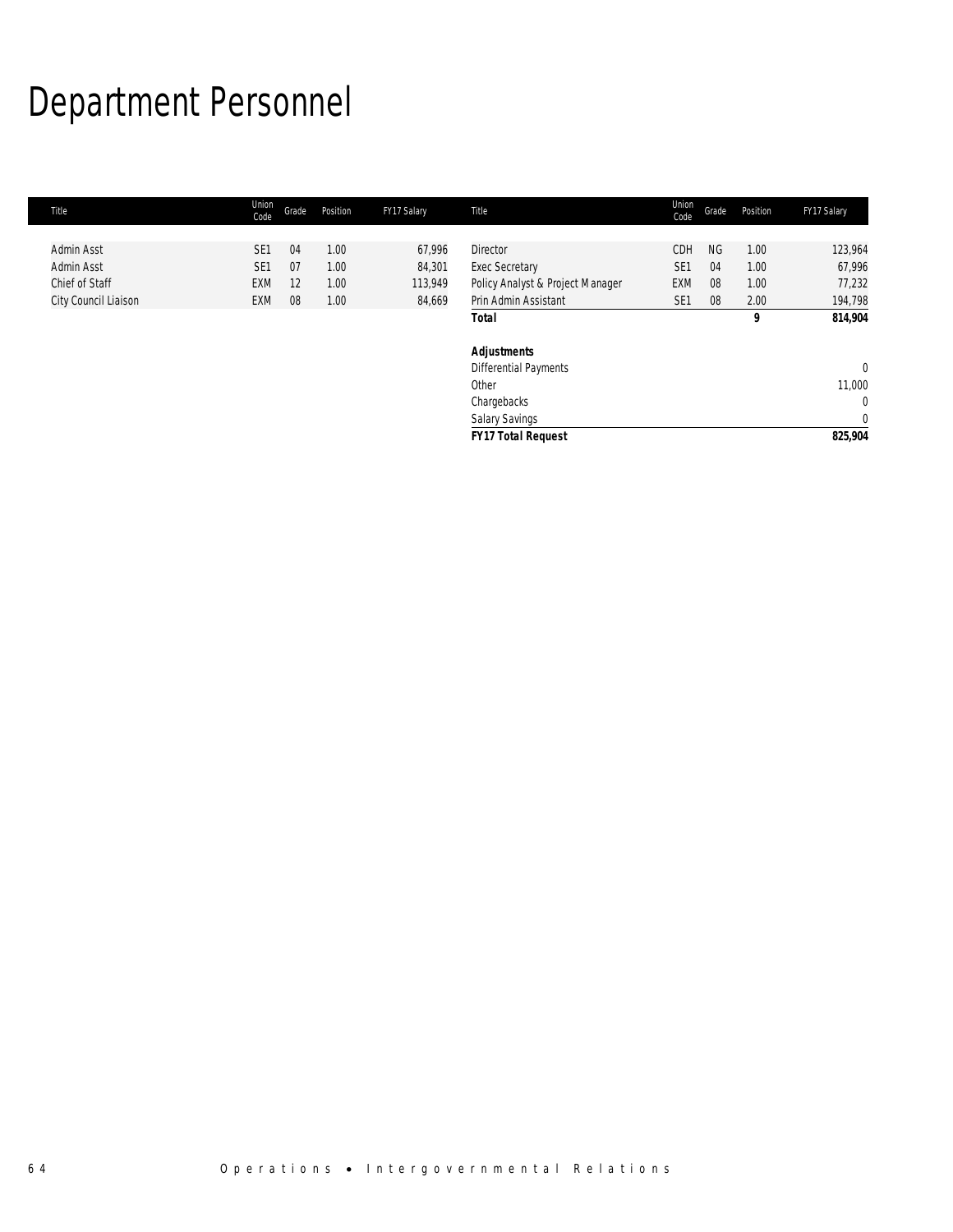# Program 1. Intergovernmental Relations

### *Kathleen King, Manager, Organization 150100*

### *Program Description*

The department tracks legislation and policy initiatives that concern the City directly, or urban and regional affairs more generally. It arranges for testimony by the Mayor, or on behalf of the Mayor, at legislative hearings of special concern. It maintains liaison with and coordinates the City's participation in national, state and municipal organizations and further coordinates with all the departments of the city on policy and budget issues.

| <b>Operating Budget</b> |                                            | Actual '14         | Actual '15         | Approp '16         | <b>Budget '17</b>  |
|-------------------------|--------------------------------------------|--------------------|--------------------|--------------------|--------------------|
|                         | <b>Personnel Services</b><br>Non Personnel | 688,586<br>371,371 | 751,006<br>394.484 | 786,127<br>361.424 | 728,141<br>358,464 |
|                         | Total                                      | 1,059,957          | 1,145,490          | 1,147,551          | 1,086,605          |
| Performance             |                                            |                    |                    |                    |                    |

### **Strategy:** To advocate on behalf of the City at the federal, state, and local level on matters of legislation.

| <b>Performance Measures</b>                                     | Actual '14 | Actual '15         | Projected '16 | Target '17 |
|-----------------------------------------------------------------|------------|--------------------|---------------|------------|
| City policy provisions passed<br>State legislative items passed | 183<br>121 | 269<br>112<br>l 12 |               | 265<br>60  |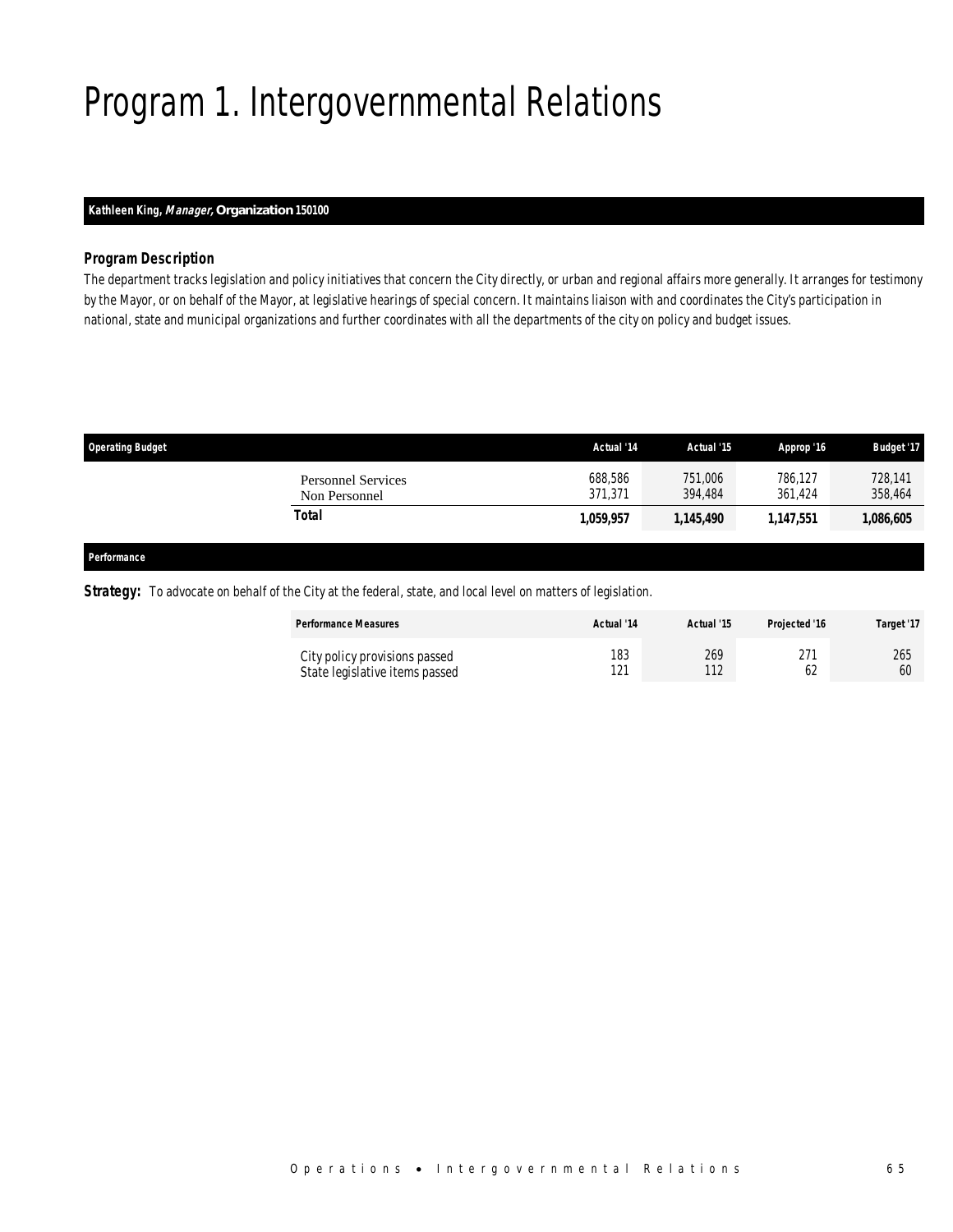# Program 2. Grants Administration

### *Inez Foster, Manager, Organization 150200*

### *Program Description*

The IGR office provides City departments with professional assistance in resource development. As a champion for the City, the Office will prioritize and maximize coordinated and collaborative grant application resources to address the Mayor's strategic goals.

| <b>Operating Budget</b> |                                            | Actual '14   | Actual '15    | Approp '16     | <b>Budget '17</b> |
|-------------------------|--------------------------------------------|--------------|---------------|----------------|-------------------|
|                         | <b>Personnel Services</b><br>Non Personnel | 85,168<br>20 | 91,721<br>175 | 171,546<br>800 | 97,764<br>800     |
|                         | <b>Total</b>                               | 85,188       | 91,896        | 172,346        | 98,564            |
|                         |                                            |              |               |                |                   |
| Performance             |                                            |              |               |                |                   |

**Strategy:** To improve communication to the Mayor, City Council, City departments, and community-based organizations about resource development opportunities.

| <b>Performance Measures</b>                                                                          | Actual '14   | Actual '15    | Projected '16 | Target '17     |
|------------------------------------------------------------------------------------------------------|--------------|---------------|---------------|----------------|
| <b>Funding Update subscribers</b><br>Grant opportunities identified in the Funding<br><b>J</b> pdate | 5,032<br>785 | 5,060<br>.121 | 5.100<br>.290 | 5,070<br>1,200 |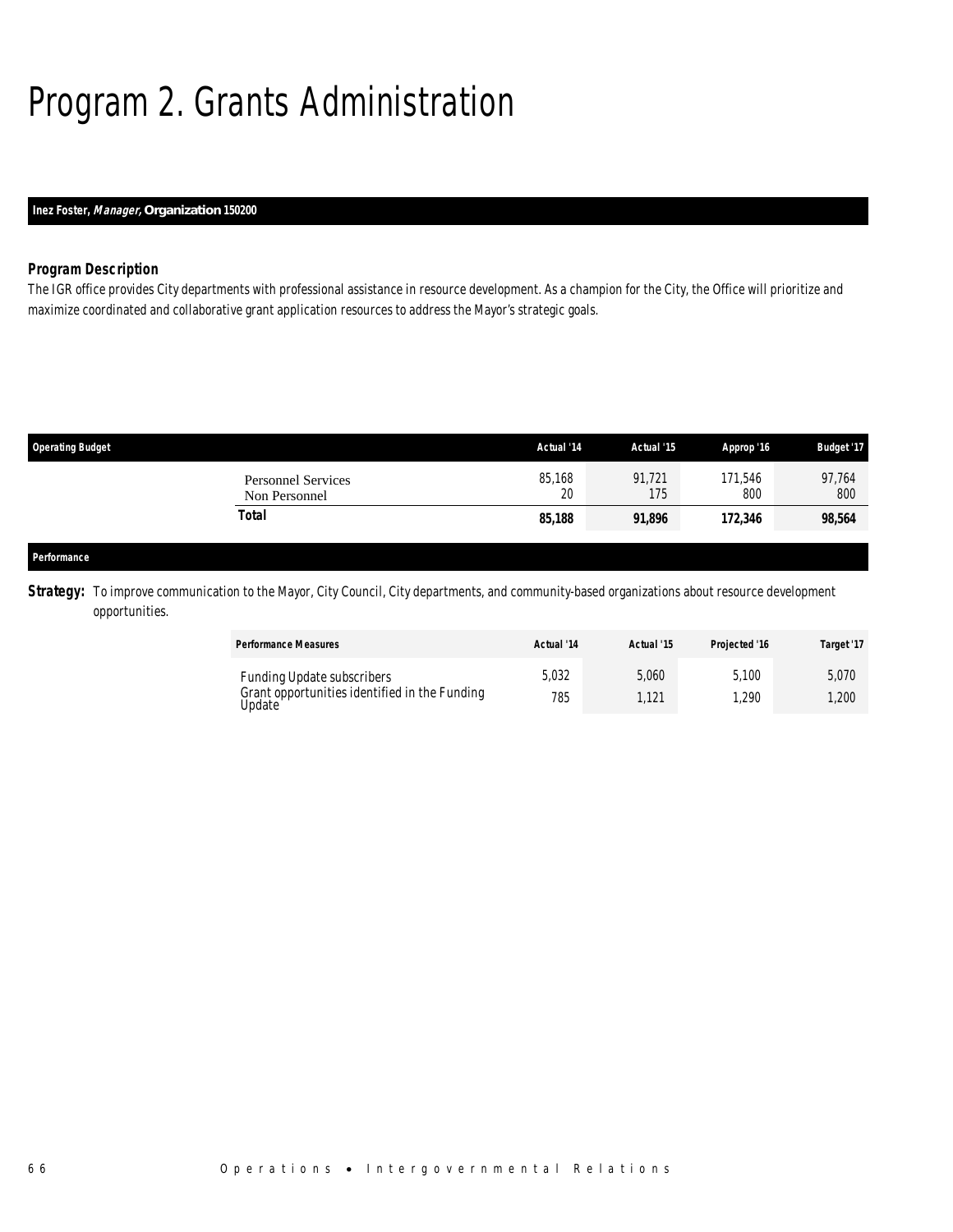# Property Management Operating Budget

### *Gregory Rooney, Interim Commissioner, Appropriation 180*

### *Department Mission*

The mission of the Property Management Department is to manage, maintain, repair and provide security for the City's municipal buildings including City Hall and Faneuil Hall; to preserve the useful life of City facilities and reduce operating costs through effective preventive maintenance measures.

#### *Selected Performance Strategies*

#### *Administration*

- To provide state of the art, coordinated street furniture throughout the downtown area.
- To provide technical assistance, scheduling and management of special events at City Hall, Faneuil Hall and major City special events.

#### *Building Maintenance*

• To conduct graffiti removal citywide.

### *Enforcement*

- To effectively protect municipal facilities.
- *Security Systems*
- To ensure efficient security monitoring of public buildings.

### *Building Systems*

• To maintain heating, ventilation and air-conditioning (HVAC) systems in proper working order.

| <b>Operating Budget</b> | Program Name                | <b>Total Actual '14</b> | <b>Total Actual '15</b> | Total Approp '16 | <b>Total Budget '17</b> |  |
|-------------------------|-----------------------------|-------------------------|-------------------------|------------------|-------------------------|--|
|                         | Administration              | 2,004,470               | 2,085,565               | 1.949.185        | 1,677,691               |  |
|                         | <b>Building Maintenance</b> | 7,202,230               | 6,676,842               | 8,024,005        | 8,377,460               |  |
|                         | Alterations & Repair        | 2,648,037               | 1,905,091               | 1,073,683        | 1,693,997               |  |
|                         | Enforcement                 | 3.921.145               | 3.801.098               | 3.600.897        | 3,600,446               |  |
|                         | <b>Security Systems</b>     | 939.556                 | 1,402,276               | 914,599          | 962,081                 |  |
|                         | Animal Control              | 1.118.497               | 1,142,746               |                  | $\left($                |  |
|                         | <b>Building Systems</b>     | 1.829.545               | 1.615.077               | 2,045,980        | 2,029,137               |  |
|                         | Capital Construction        | 4,601,737               | 5,067,482               | 5,235,619        | $\left( \right)$        |  |
|                         | <b>Total</b>                | 24,265,217              | 23,696,177              | 22,843,968       | 18,340,812              |  |
| <b>Operating Budget</b> |                             | Actual '14              | Actual '15              | Approp '16       | <b>Budget '17</b>       |  |
|                         | <b>Personnel Services</b>   | 14.603.306              | 14,461,897              | 13.964.254       | 8,478,834               |  |
|                         | Non Personnel               | 9.661.911               | 9.234.280               | 8,879,714        | 9,861,980               |  |
|                         | <b>Total</b>                | 24,265,217              | 23,696,177              | 22,843,968       | 18,340,814              |  |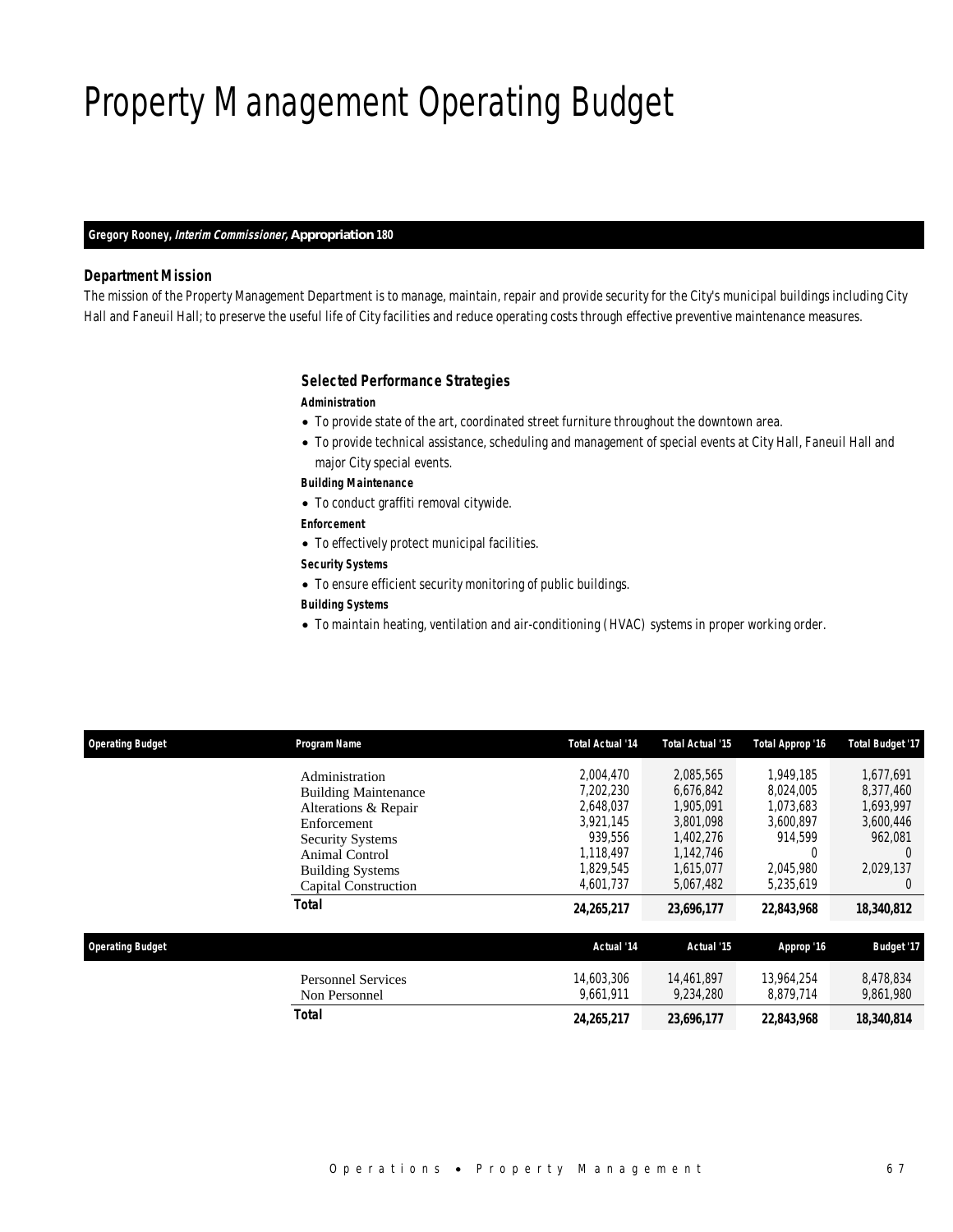# Property Management Operating Budget



### *Authorizing Statutes*

- Property Management Board: Powers & Duties, CBC Ord. §§ 11-7.1-11-7.2; 1943 Mass. Acts ch. 1943, as amended; 1946 Mass. Acts ch. 474, as amended.
- Powers and Duties of Commissioner of Real Property, CBC Ord. § 11-7.3; 1943 Mass. Acts ch. 1943, as amended; 1946 Mass. Acts ch. 474, as amended.
- Powers and Duties of Assistant Commissioner of Real Property, CBC Ord. §§ 11-7.4-11-7.10.

### *Description of Services*

The Property Management Department is responsible for the management, maintenance, security, and repair of the City's municipal buildings including City Hall, Faneuil Hall, and the Old State House. Property Management is responsible for facility layout and space planning analysis for City departments, building security, and events management.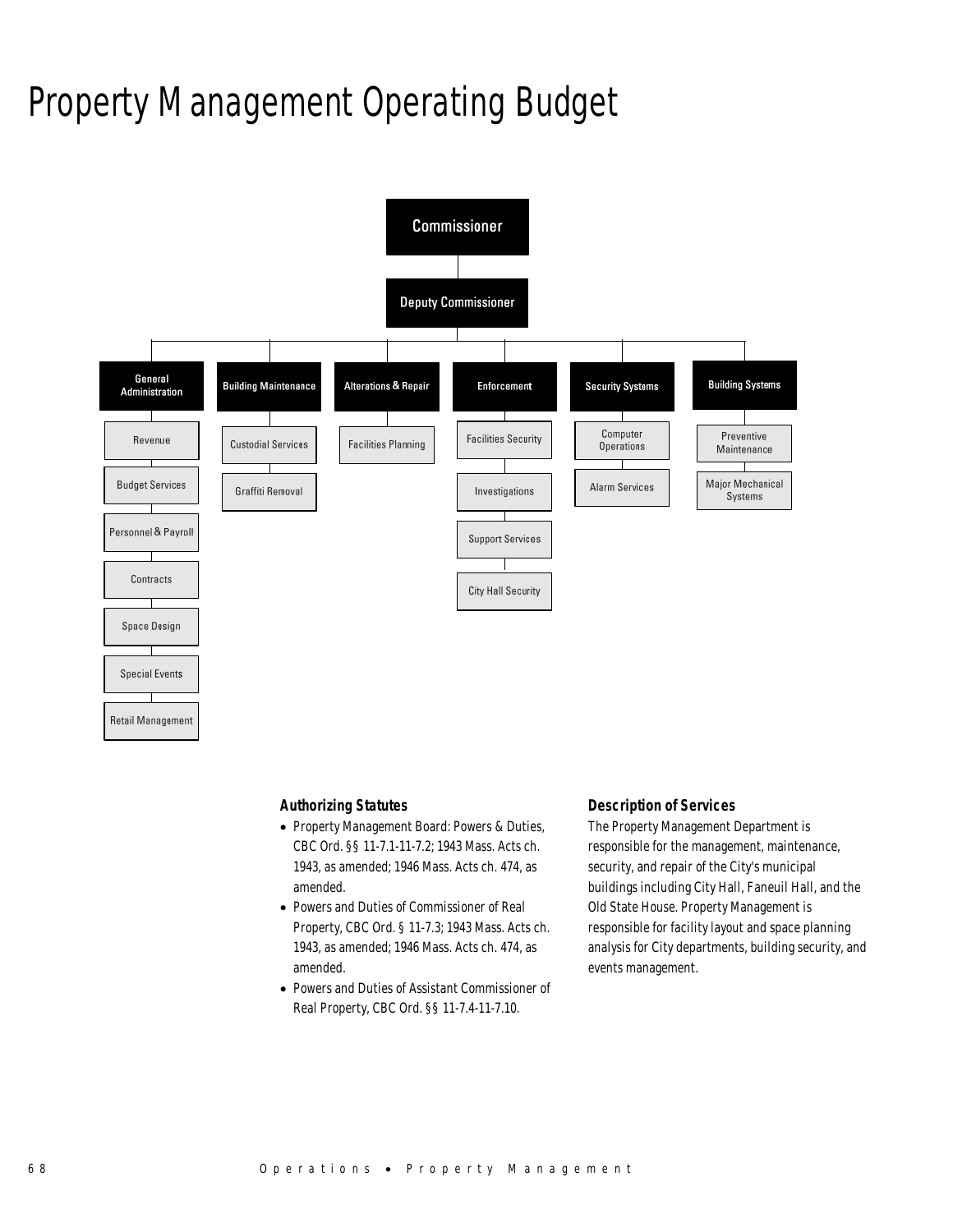## Department History

| <b>Personnel Services</b>       |                                                                                                                                                                                                                                                                                                      | FY14 Expenditure                                                                                              | FY15 Expenditure                                                                                    | FY16 Appropriation                                                                                           | FY17 Adopted                                                                                              | Inc/Dec 16 vs 17                                                                                                  |
|---------------------------------|------------------------------------------------------------------------------------------------------------------------------------------------------------------------------------------------------------------------------------------------------------------------------------------------------|---------------------------------------------------------------------------------------------------------------|-----------------------------------------------------------------------------------------------------|--------------------------------------------------------------------------------------------------------------|-----------------------------------------------------------------------------------------------------------|-------------------------------------------------------------------------------------------------------------------|
|                                 | 51000 Permanent Employees<br>51100 Emergency Employees<br>51200 Overtime<br>51600 Unemployment Compensation<br>51700 Workers' Compensation<br><b>Total Personnel Services</b>                                                                                                                        | 12,626,554<br>2,926<br>1,779,910<br>28.166<br>165,750<br>14,603,306                                           | 12,483,873<br>0<br>1,702,249<br>58,999<br>216,776<br>14,461,897                                     | 12,944,664<br>$\theta$<br>844,590<br>25,000<br>150,000<br>13,964,254                                         | 7,044,277<br>$\mathbf 0$<br>1,259,557<br>25,000<br>150,000<br>8,478,834                                   | $-5,900,387$<br>0<br>414,967<br>$\mathbf 0$<br>$\overline{0}$<br>$-5,485,420$                                     |
| <b>Contractual Services</b>     |                                                                                                                                                                                                                                                                                                      | FY14 Expenditure                                                                                              | FY15 Expenditure                                                                                    | FY16 Appropriation                                                                                           | FY17 Adopted                                                                                              | Inc/Dec 16 vs 17                                                                                                  |
|                                 | 52100 Communications<br>52200 Utilities<br>52400 Snow Removal<br>52500 Garbage/Waste Removal<br>52600 Repairs Buildings & Structures<br>52700 Repairs & Service of Equipment<br>52800 Transportation of Persons<br>52900 Contracted Services<br><b>Total Contractual Services</b>                    | 156,854<br>3,755,566<br>83,935<br>77,122<br>2,810,936<br>387,973<br>7,436<br>1,203,772<br>8,483,594           | 107,314<br>3,155,792<br>87,612<br>81,382<br>2,346,619<br>304,381<br>8,500<br>1,481,107<br>7,572,707 | 205,908<br>4,159,809<br>$\mathbf 0$<br>28,400<br>2,341,247<br>445,919<br>11,700<br>884,467<br>8,077,450      | 130,176<br>4,264,678<br>25,000<br>32,146<br>3,418,247<br>463,267<br>4,600<br>927,393<br>9,265,507         | $-75,732$<br>104,869<br>25,000<br>3,746<br>1,077,000<br>17,348<br>$-7,100$<br>42,926<br>1,188,057                 |
| <b>Supplies &amp; Materials</b> |                                                                                                                                                                                                                                                                                                      | FY14 Expenditure                                                                                              | FY15 Expenditure                                                                                    | FY16 Appropriation                                                                                           | FY17 Adopted                                                                                              | Inc/Dec 16 vs 17                                                                                                  |
|                                 | 53000 Auto Energy Supplies<br>53200 Food Supplies<br>53400 Custodial Supplies<br>53500 Med, Dental, & Hosp Supply<br>53600 Office Supplies and Materials<br>53700 Clothing Allowance<br>53800 Educational Supplies & Mat<br>53900 Misc Supplies & Materials<br><b>Total Supplies &amp; Materials</b> | 75,917<br>$\overline{0}$<br>72,770<br>$\overline{0}$<br>34,644<br>34,500<br>$\mathbf 0$<br>464,491<br>682,322 | 52,880<br>370<br>51,198<br>$\mathbf 0$<br>36.972<br>36,300<br>$\mathbf 0$<br>432,909<br>610,629     | 57,453<br>$\overline{0}$<br>77,250<br>$\theta$<br>34,315<br>37,875<br>$\boldsymbol{0}$<br>264,202<br>471,095 | 42,396<br>$\mathbf{0}$<br>60,252<br>$\mathbf 0$<br>14,400<br>37,875<br>$\mathbf{0}$<br>253,202<br>408,125 | $-15,057$<br>$\theta$<br>$-16,998$<br>$\Omega$<br>$-19,915$<br>$\mathbf{0}$<br>$\Omega$<br>$-11,000$<br>$-62,970$ |
| <b>Current Chgs &amp; Oblig</b> |                                                                                                                                                                                                                                                                                                      | FY14 Expenditure                                                                                              | FY15 Expenditure                                                                                    | FY16 Appropriation                                                                                           | FY17 Adopted                                                                                              | Inc/Dec 16 vs 17                                                                                                  |
|                                 | 54300 Workers' Comp Medical<br>54400 Legal Liabilities<br>54500 Aid To Veterans<br>54600 Current Charges H&I<br>54700 Indemnification<br>54900 Other Current Charges<br>Total Current Chgs & Oblig                                                                                                   | 22,713<br>3,353<br>0<br>$\overline{0}$<br>$\Omega$<br>23,880<br>49,946                                        | 43,370<br>3,040<br>0<br>0<br>$\Omega$<br>28,186<br>74,596                                           | 30,000<br>3,500<br>$\mathbf 0$<br>$\theta$<br>$\Omega$<br>96,950<br>130,450                                  | 30,000<br>4,150<br>$\mathbf 0$<br>$\mathbf{0}$<br>$\Omega$<br>27,595<br>61,745                            | $\theta$<br>650<br>$\theta$<br>$\mathbf{0}$<br>$\Omega$<br>$-69,355$<br>$-68,705$                                 |
| Equipment                       |                                                                                                                                                                                                                                                                                                      | FY14 Expenditure                                                                                              | FY15 Expenditure                                                                                    | FY16 Appropriation                                                                                           | FY17 Adopted                                                                                              | Inc/Dec 16 vs 17                                                                                                  |
|                                 | 55000 Automotive Equipment<br>55400 Lease/Purchase<br>55600 Office Furniture & Equipment<br>55900 Misc Equipment<br><b>Total Equipment</b>                                                                                                                                                           | $\mathbf 0$<br>196,718<br>225,122<br>24,209<br>446,049                                                        | $\boldsymbol{0}$<br>251.747<br>174,379<br>473,797<br>899,923                                        | $\boldsymbol{0}$<br>170,219<br>$\boldsymbol{0}$<br>30,500<br>200,719                                         | 0<br>101.603<br>$\boldsymbol{0}$<br>25,000<br>126,603                                                     | 0<br>$-68,616$<br>$\mathbf 0$<br>$-5,500$<br>$-74,116$                                                            |
| <b>Other</b>                    |                                                                                                                                                                                                                                                                                                      | FY14 Expenditure                                                                                              | FY15 Expenditure                                                                                    | FY16 Appropriation                                                                                           | FY17 Adopted                                                                                              | Inc/Dec 16 vs 17                                                                                                  |
|                                 | 56200 Special Appropriation<br>57200 Structures & Improvements<br>58000 Land & Non-Structure<br><b>Total Other</b>                                                                                                                                                                                   | $\pmb{0}$<br>0<br>0<br>0                                                                                      | 76,425<br>$\boldsymbol{0}$<br>0<br>76,425                                                           | $\boldsymbol{0}$<br>$\mathbf 0$<br>$\mathbf 0$<br>0                                                          | 0<br>$\boldsymbol{0}$<br>$\mathbf 0$<br>0                                                                 | 0<br>0<br>0<br>0                                                                                                  |
|                                 | <b>Grand Total</b>                                                                                                                                                                                                                                                                                   | 24,265,217                                                                                                    | 23,696,177                                                                                          | 22,843,968                                                                                                   | 18,340,812                                                                                                | $-4,503,156$                                                                                                      |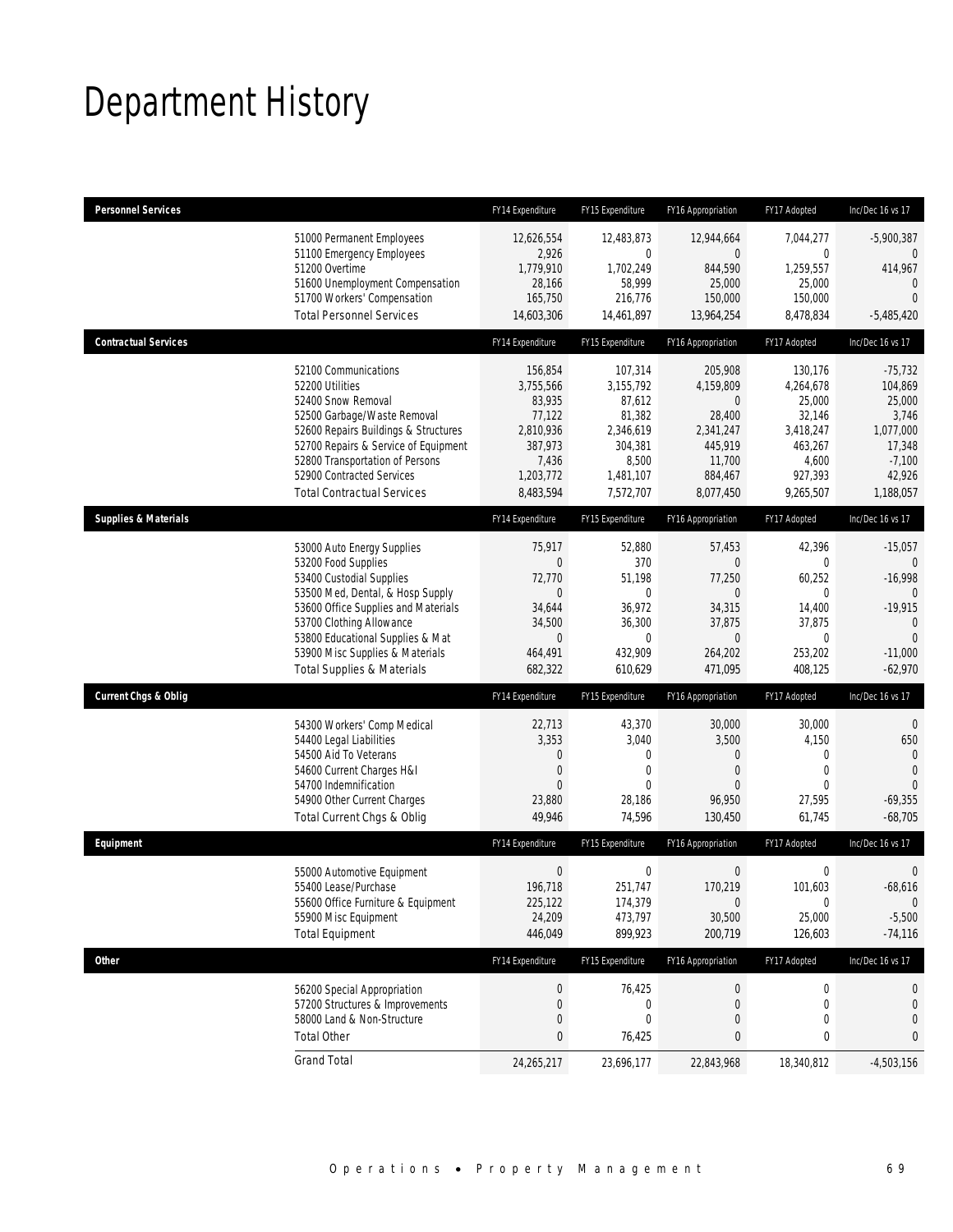## Department Personnel

| Title                             | Union<br>Code   | Grade     | Position | FY17 Salary | Title                          | Union<br>Code    | Grade | Position | FY17 Salary |
|-----------------------------------|-----------------|-----------|----------|-------------|--------------------------------|------------------|-------|----------|-------------|
| Admin Asst                        | SE <sub>1</sub> | 05        | 1.00     | 51,299      | MaintMechPaint(PMDGraffRemoval | SU <sub>4</sub>  | 13    | 3.00     | 160,704     |
| Admin Asst                        | SE <sub>1</sub> | 07        | 1.00     | 89,449      | Mech Equip Repairperson        | SE <sub>1</sub>  | 05    | 1.00     | 74,701      |
| Admin Asst                        | SU4             | 15        | 1.00     | 46,929      | Mech Equip Repairprs Foreprs   | SE <sub>1</sub>  | 06    | 2.00     | 162,811     |
| Admin Asst                        | SU4             | 16        | 3.00     | 173,773     | Mech Equip Repairprs Foreprs   | SE <sub>1</sub>  | 07    | 1.00     | 89,449      |
| Admin Asst                        | SU <sub>4</sub> | 17        | 1.00     | 75,056      | Mechanic Equipment Repairprs   | SE <sub>1</sub>  | 06    | 1.00     | 81,405      |
| Admin Asst                        | SU <sub>4</sub> | 18        | 2.00     | 148,664     | P Admin Asst                   | SE <sub>1</sub>  | 10    | 1.00     | 106,594     |
| Alarm Specialist                  | SU <sub>4</sub> | 20        | 1.00     | 58,068      | Prin Admin Assistant           | SE <sub>1</sub>  | 08    | 1.00     | 69,276      |
| Alarm Technician                  | SU4             | 19        | 1.00     | 45,922      | Sec Supv (Prot Serv)           | <b>MPS</b>       | 07    | 7.00     | 354,429     |
| Asst Supn-Custodians (Oper)       | SU4             | 16        | 1.00     | 69,406      | Second Class Sta Engr          | FO <sub>2</sub>  | 14    | 2.00     | 129,639     |
| <b>Building Systems Engineer</b>  | SE <sub>1</sub> | 12        | 1.00     | 125,114     | Security Officer (ProtSer)     | <b>MPP</b>       | 05    | 55.00    | 2,338,921   |
| Chief Bldg Construction & Rpr Dir | SE <sub>1</sub> | 11        | 1.00     | 120,556     | <b>Spec Asst</b>               | <b>EXM</b>       | 07    | 1.00     | 89,449      |
| Chief Power Plant Eng             | FO <sub>2</sub> | 17        | 1.00     | 67,394      | Sr Adm Analyst                 | SE <sub>1</sub>  | 06    | 1.00     | 81,405      |
| Commissioner                      | CDH             | <b>NG</b> | 1.00     | 120,330     | Sr Adm Asst                    | SE <sub>1</sub>  | 07    | 2.00     | 178,898     |
| <b>Contract Manager</b>           | SE1             | 05        | 1.00     | 74,701      | Sr Adm Asst                    | SU <sub>4</sub>  | 20    | 1.00     | 76,187      |
| Electrician                       | SU4             | 12L       | 1.00     | 51,284      | Sr Adm Asst                    | SU <sub>4</sub>  | 23    | 1.00     | 95,032      |
| <b>Exec Assistant</b>             | <b>EXM</b>      | 12        | 1.00     | 125,114     | Sr Admin Analyst               | SE <sub>1</sub>  | 10    | 1.00     | 113,587     |
| <b>Exec Assistant</b>             | SE <sub>1</sub> | 10        | 2.00     | 211,398     | Sr Bldg Cust                   | SU4              | 10L   | 2.00     | 93,899      |
| Garage Attendant                  | SU4             | 10L       | 1.00     | 40,408      | Sr Computer Oper (Shift Supv)  | SU4              | 20    | 1.00     | 78,273      |
| <b>Head Admin Clerk</b>           | SU4             | 14        | 2.00     | 100,064     | Sr Shift Supervisor            | SU <sub>4</sub>  | 22    | 1.00     | 88,921      |
| <b>Head Clerk</b>                 | SU4             | 12        | 1.00     | 50,763      | Sr. Computer Operator          | SU <sub>4</sub>  | 16    | 6.00     | 301,577     |
| Jr Building Custodian             | SU <sub>4</sub> | 09L       | 15.00    | 619,973     | Steam Fireman                  | F <sub>O</sub> 2 | 11    | 1.00     | 51,736      |
| Maint Mech (Plumber) RP           | SU <sub>4</sub> | 13        | 1.00     | 41,878      | Telephone Operator (Prop Mgnt) | SU <sub>4</sub>  | 10    | 2.00     | 83,835      |
| MaintMechFrpr(PMD/GraffRemoval    | SU <sub>4</sub> | 15        | 1.00     | 64,966      | Third Class Sta Eng (New Ch)   | FO <sub>2</sub>  | 13    | 3.00     | 162,416     |
|                                   |                 |           |          |             | <b>Total</b>                   |                  |       | 139      | 7,635,652   |
|                                   |                 |           |          |             | <b>Adjustments</b>             |                  |       |          |             |
|                                   |                 |           |          |             | <b>Differential Payments</b>   |                  |       |          | 42,919      |
|                                   |                 |           |          |             | Other                          |                  |       |          | 505,255     |
|                                   |                 |           |          |             | Chargebacks                    |                  |       |          | $-542,297$  |
|                                   |                 |           |          |             | Salary Savings                 |                  |       |          | $-597,252$  |

Salary Savings

*FY17 Total Request 7,044,277*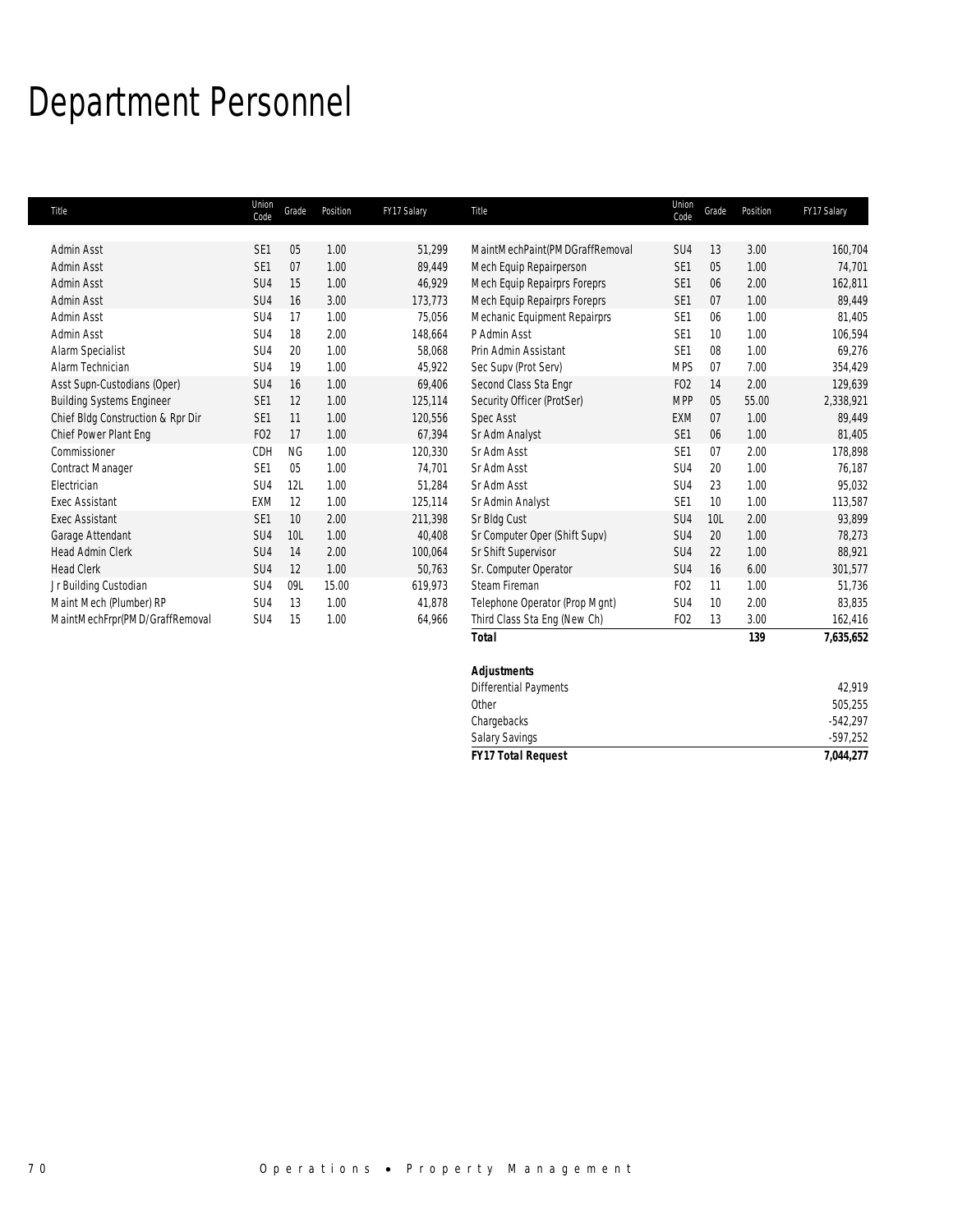# Program 1. Administration

### *Joseph H. Callahan, Manager, Organization 180100*

### *Program Description*

The Administration Program provides centralized administrative, fiscal, and human resource support services for the Public Property Cabinet. The program processes contracts, manages finances, implements human resource management policies and personnel paperwork, and monitors all budgetary actions through internal auditing of expenditures and revenue collections. In addition, it assists in efforts to enhance the effectiveness and efficiency of the Department's programs and activities.

| <b>Operating Budget</b>                    | Actual '14           | Actual '15           | Approp '16           | <b>Budget '17</b>   |
|--------------------------------------------|----------------------|----------------------|----------------------|---------------------|
| <b>Personnel Services</b><br>Non Personnel | 1,840,951<br>163.519 | 1,874,874<br>210.691 | 1,809,785<br>139.400 | ,543,334<br>134,358 |
| Total                                      | <i>2,004,470</i>     | 2,085,565            | 1.949.185            | 1,677,692           |
|                                            |                      |                      |                      |                     |

#### *Performance*

**Strategy:** To provide state of the art, coordinated street furniture throughout the downtown area.

| <b>Performance Measures</b> | Actual '14 | Actual '15 | Projected '16 | Target '17 |
|-----------------------------|------------|------------|---------------|------------|
| Bus shelters installed      | . .        |            |               |            |

Strategy: To provide technical assistance, scheduling and management of special events at City Hall, Faneuil Hall and major City special events.

| <b>Performance Measures</b>                          | Actual '14 | Actual '15 | Projected '16 | Target '17 |
|------------------------------------------------------|------------|------------|---------------|------------|
| Special events provided with technical<br>assistance | 252        | 310        | 384           | 350        |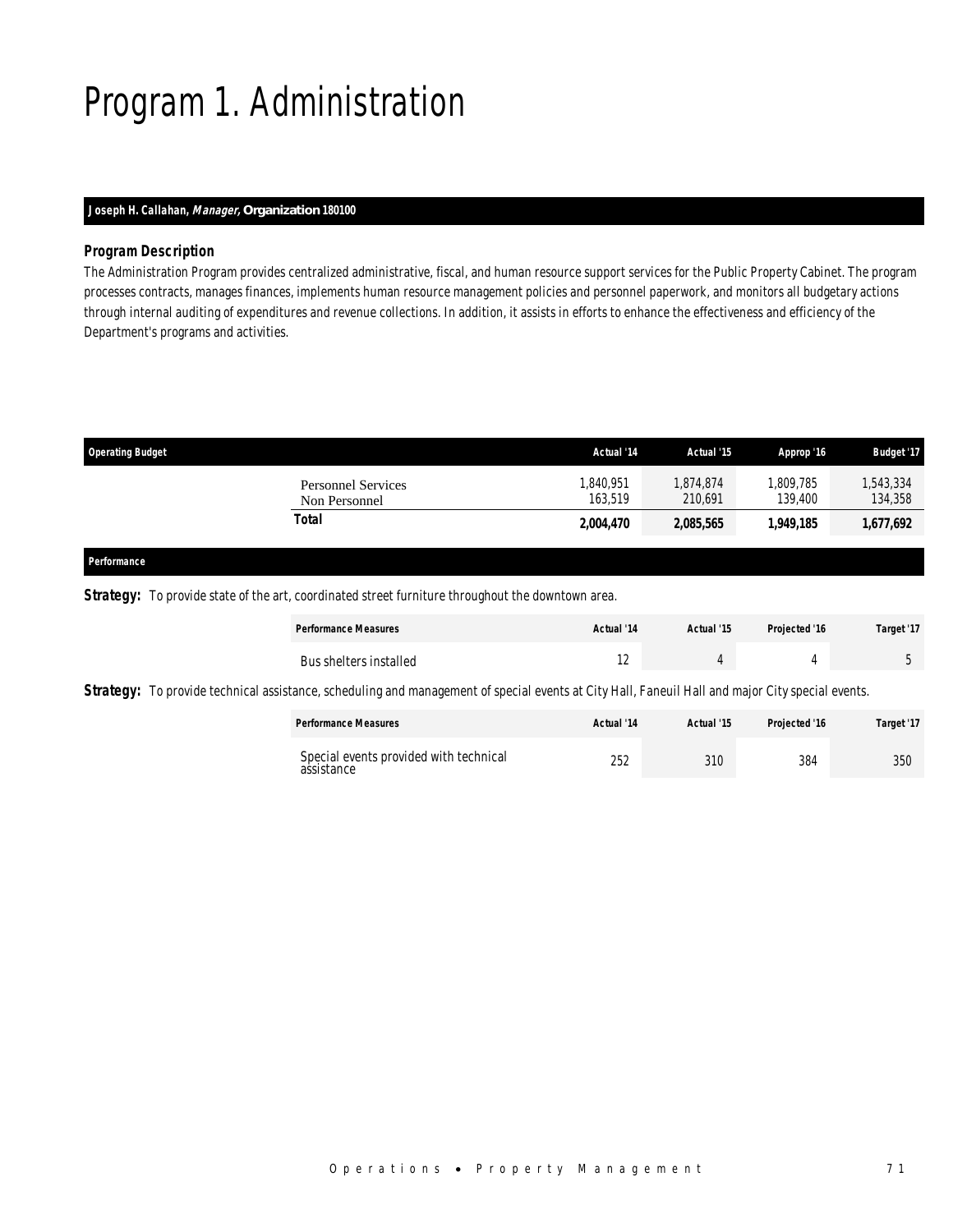# Program 2. Building Maintenance

### *James Hughes, Manager, Organization 180200*

### *Program Description*

The Building Maintenance Program provides for the care and custody of Boston City Hall, municipal buildings, and historic structures. The Program is also responsible for graffiti removal from public and private property in the City of Boston. The program also provides maintenance support for special events and celebrations held in municipal buildings managed by the Department.

| <b>Operating Budget</b>                    | Actual '14            | Actual '15             | Approp '16             | <b>Budget '17</b>     |
|--------------------------------------------|-----------------------|------------------------|------------------------|-----------------------|
| <b>Personnel Services</b><br>Non Personnel | .405.065<br>5.797.165 | 1,255,390<br>5.421.452 | 1.613.234<br>6.410.771 | ,400,009<br>6,977,451 |
| Total                                      | 7,202,230             | 6,676,842              | 8.024.005              | 8,377,460             |
|                                            |                       |                        |                        |                       |

*Performance* 

### **Strategy:** To conduct graffiti removal citywide.

| <b>Performance Measures</b>                                                                       | Actual '14 | Actual '15 | Projected '16 | Target '17 |
|---------------------------------------------------------------------------------------------------|------------|------------|---------------|------------|
| % of graffiti removal calls that are offensive in<br>nature responded to within 36 business hours | 10%        | 3%         | 7%            | 10%        |
| Graffiti calls that are offensive in nature<br>responded to within 36 business hours              | 179        | 82         | 218           | 200        |
| Locations receiving graffiti removal                                                              | 1.811      | 2,143      | 3.592         | 2,000      |
| Requests for graffiti removal                                                                     | 1,817      | 2,894      | 3.162         | 3,000      |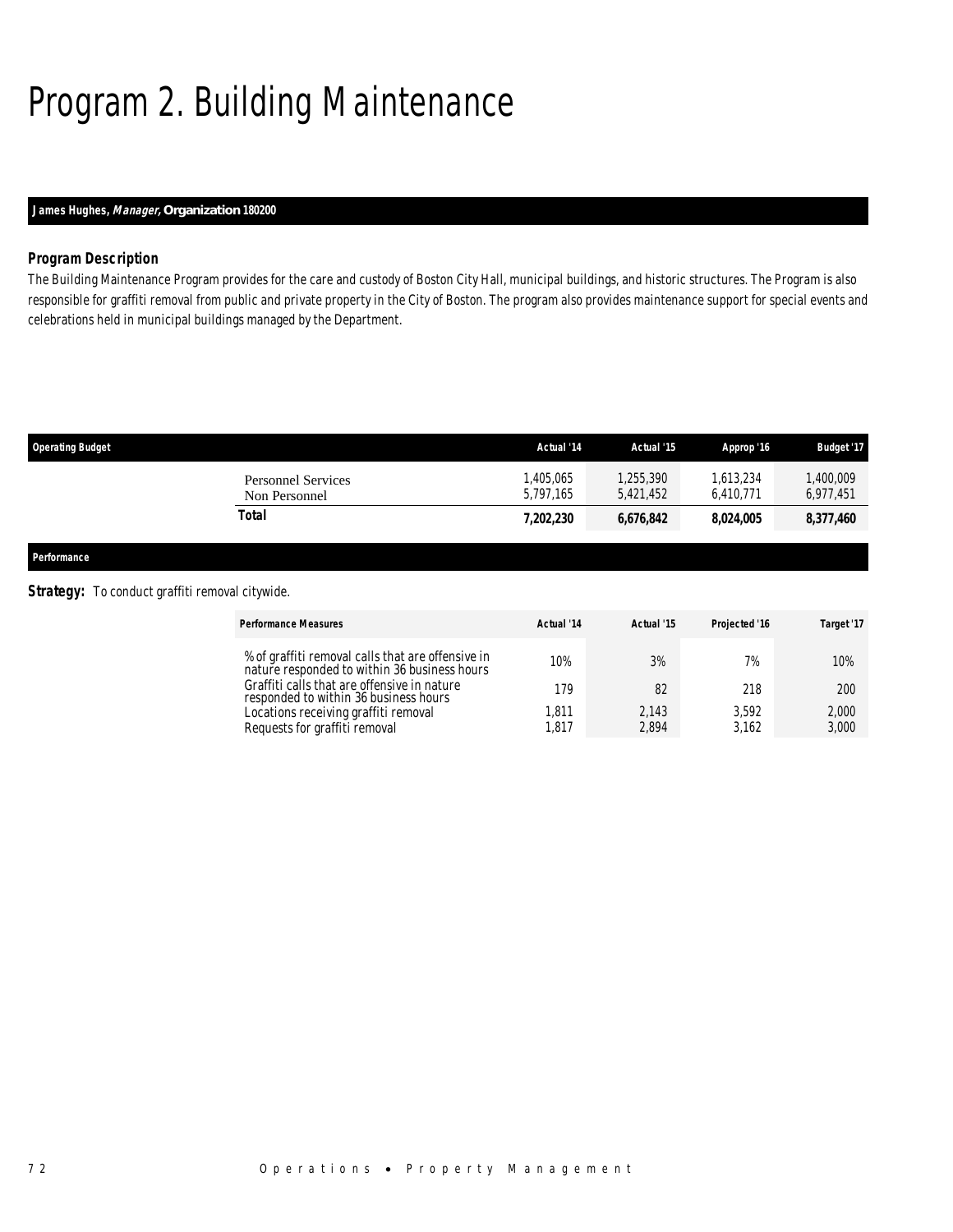# Program 3. Alterations & Repair

### *Carlene Laurent, Manager, Organization 180300*

### *Program Description*

The Alterations and Repair Program performs and oversees non-capital alterations and repairs to City-owned facilities to meet the needs of building occupants, responds to emergency repair and hazardous waste removal needs, and ensures that all systems are functioning and that the facilities are environmentally safe. The program also preserves the useful life of City facilities and reduces operating costs by developing and implementing preventive maintenance programs.

| <b>Operating Budget</b>                    | Actual '14           | Actual '15          | Approp '16         | <b>Budget '17</b>    |
|--------------------------------------------|----------------------|---------------------|--------------------|----------------------|
| <b>Personnel Services</b><br>Non Personnel | 621.054<br>2.026.983 | 648.802<br>.256.289 | 669.427<br>404.256 | 628,663<br>1,065,334 |
| Total                                      | 2,648,037            | 1,905,091           | 1.073.683          | 1,693,997            |
|                                            |                      |                     |                    |                      |

### *Performance*

#### **Strategy:** To improve and maintain the condition of managed city-owned facilities.

| <b>Performance Measures</b>                                         | Actual '14 | Actual '15 | Projected '16 | Target '17 |
|---------------------------------------------------------------------|------------|------------|---------------|------------|
| % of total maintenance projects completed by<br>in-house work crews | 92%        | 94%        | 97%           | 94%        |
| Total maintenance projects                                          | 3,805      | 3.994      | 3.962         | 2.660      |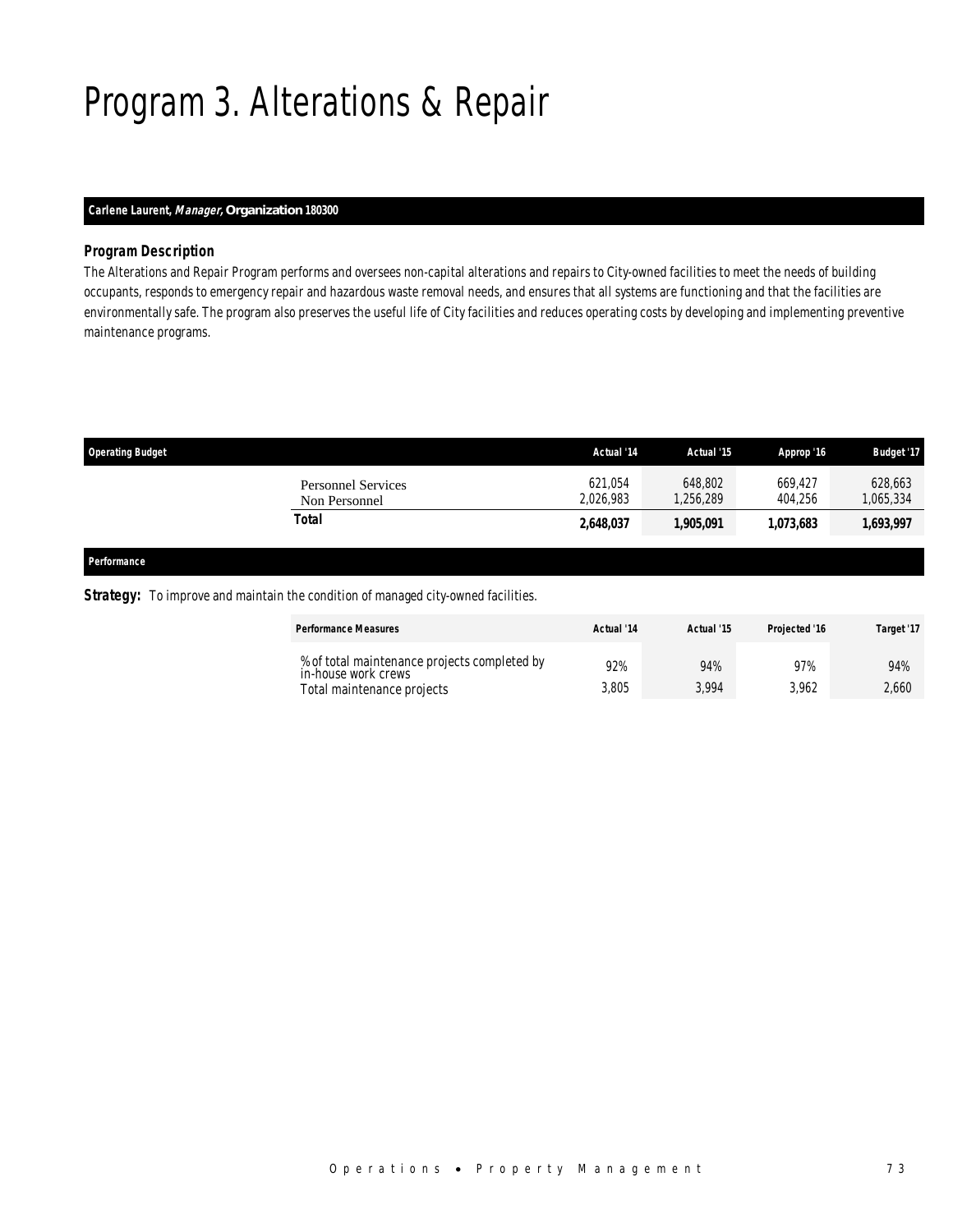# Program 4. Enforcement

### *William G. Joyce, Manager, Organization 180400*

### *Program Description*

The Municipal Protective Services Division (MPSD) protects City property from vandalism, arson, and theft in City buildings.

| <b>Operating Budget</b>                                                                                                                                                                                                        |                                            | Actual '14           | Actual '15           | Approp '16           | <b>Budget '17</b>    |
|--------------------------------------------------------------------------------------------------------------------------------------------------------------------------------------------------------------------------------|--------------------------------------------|----------------------|----------------------|----------------------|----------------------|
|                                                                                                                                                                                                                                | <b>Personnel Services</b><br>Non Personnel | 3,606,060<br>315,085 | 3,588,961<br>212,137 | 3,230,059<br>370,838 | 3,298,472<br>301,974 |
|                                                                                                                                                                                                                                | Total                                      | 3,921,145            | 3,801,098            | 3,600,897            | 3,600,446            |
| Performance                                                                                                                                                                                                                    |                                            |                      |                      |                      |                      |
| $C1$ and $C1$ and $C2$ is the $C1$ and $C1$ and $C1$ and $C1$ and $C1$ and $C1$ and $C1$ and $C1$ and $C1$ and $C1$ and $C1$ and $C1$ and $C1$ and $C1$ and $C1$ and $C1$ and $C1$ and $C1$ and $C1$ and $C1$ and $C1$ and $C$ |                                            |                      |                      |                      |                      |

### **Strategy:** To effectively protect municipal facilities.

| <b>Performance Measures</b>                                                                                  | Actual '14        | Actual '15       | <b>Projected '16</b> | Target '17       |
|--------------------------------------------------------------------------------------------------------------|-------------------|------------------|----------------------|------------------|
| Incidents referred to BPD<br>Incidents responded to at City Hall<br>Incidents responded to at site locations | 179<br>791<br>596 | 93<br>710<br>351 | 798<br>568           | 70<br>700<br>400 |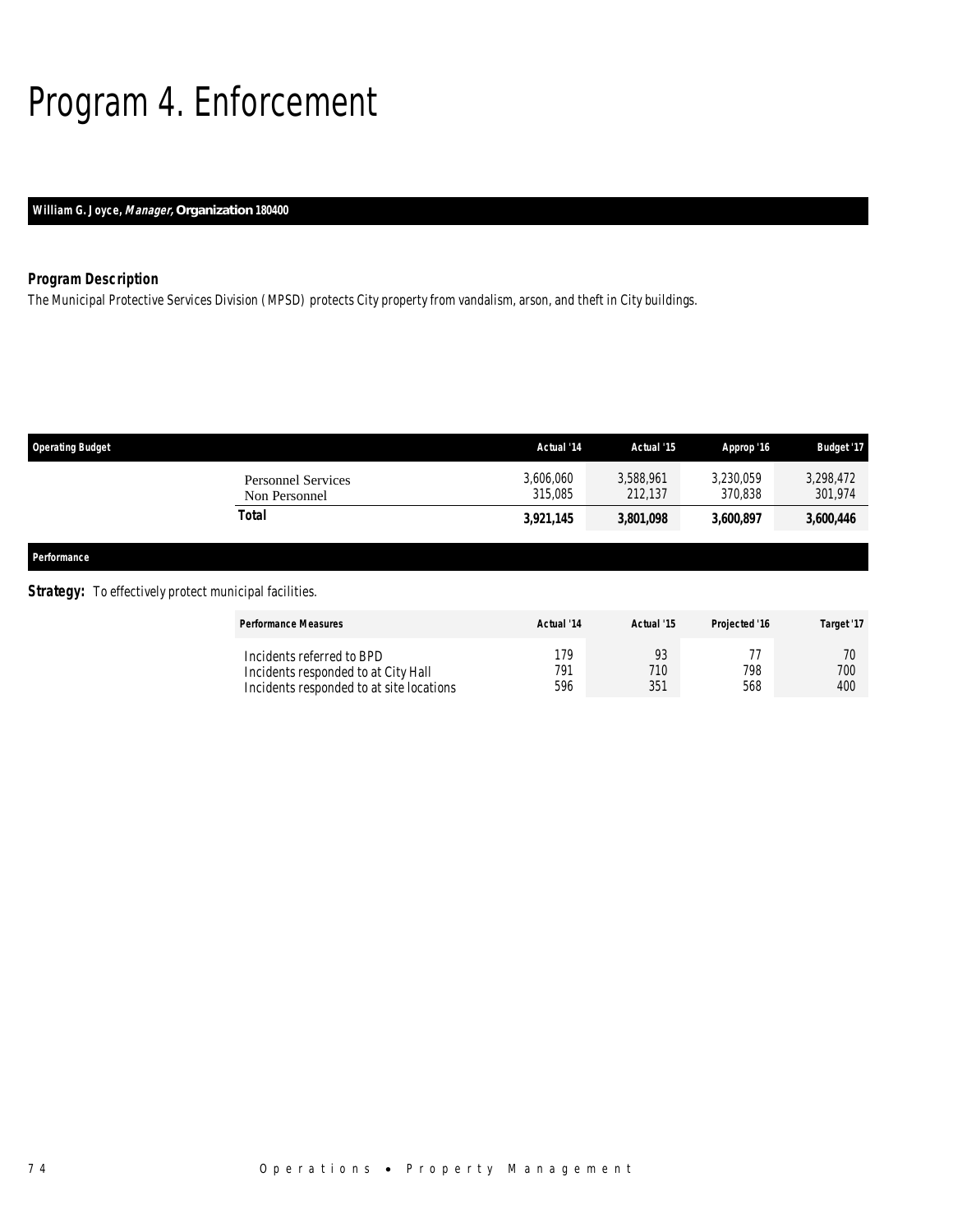# Program 5. Security Systems

### *Bob Slade, Manager, Organization 180500*

### *Program Description*

The Security Systems Program monitors public buildings for safety and security violations, coordinates an effective response by the Municipal Protective Services Division (MPSD) as well as other public safety agencies of the City of Boston, installs, maintains, and monitors fire and intrusion alarms in public buildings, and installs and monitors temporary alarm systems to protect various projects.

| <b>Operating Budget</b>                    | Actual '14        | Actual '15         | Approp '16        | Budget '17         |
|--------------------------------------------|-------------------|--------------------|-------------------|--------------------|
| <b>Personnel Services</b><br>Non Personnel | 906.631<br>32,925 | 912,500<br>489.776 | 844.324<br>70,275 | 847,654<br>114,428 |
| Total                                      | 939,556           | 1,402,276          | 914,599           | 962,082            |
|                                            |                   |                    |                   |                    |

*Performance* 

### **Strategy:** To ensure efficient security monitoring of public buildings.

| <b>Performance Measures</b>             | Actual '14 | Actual '15 | Projected '16 | Target '17 |
|-----------------------------------------|------------|------------|---------------|------------|
| # of service calls                      | ,323       | ,321       | ,361          | 1.100      |
| % of building alarm systems operational | 99%        | 99%        | 98%           | 90%        |
| Total alarm systems                     | 577        | 564        | 557           | 470        |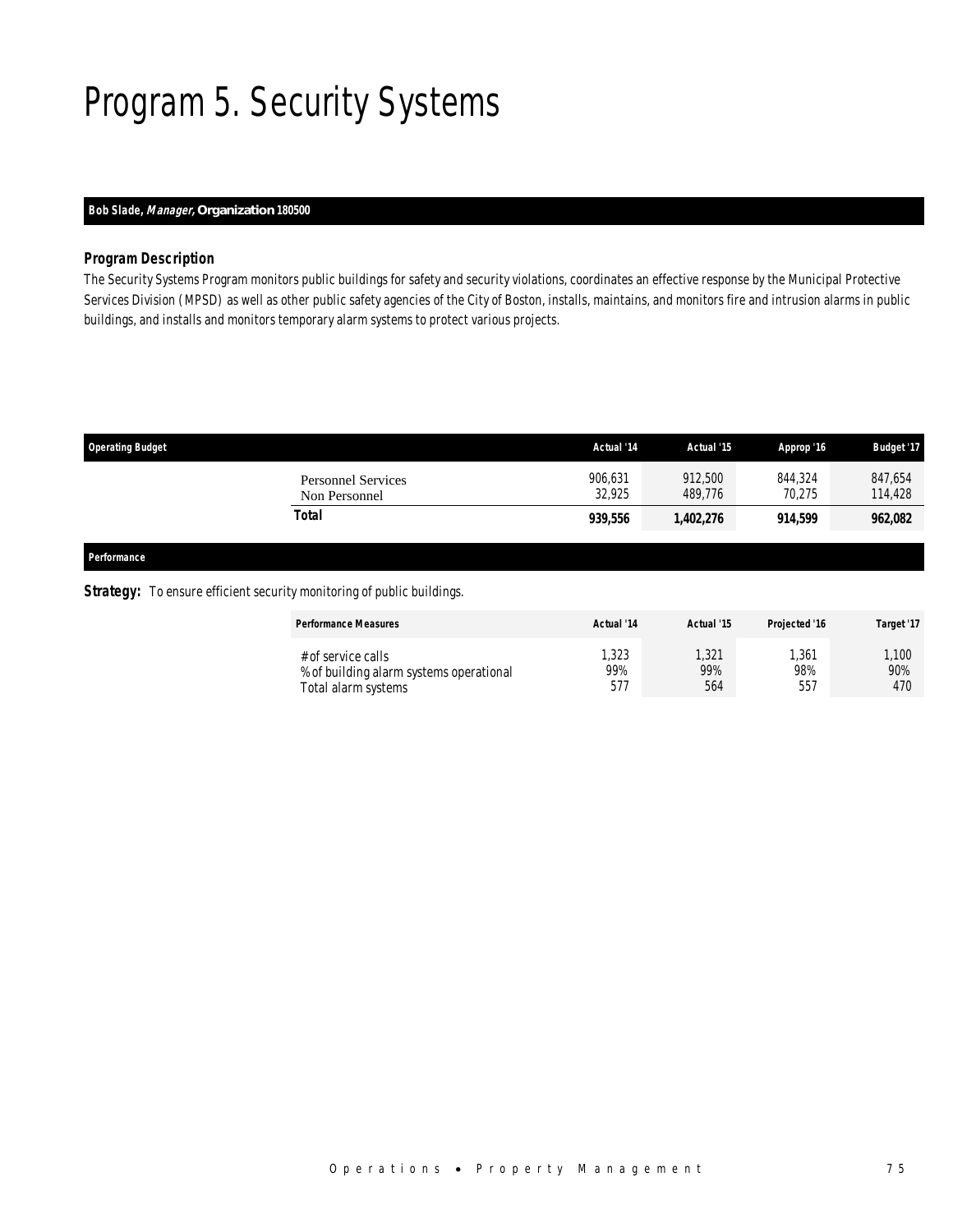# Program 6. Animal Control

*Vacant, Manager, Organization 180600* 

### *Program Description*

In FY16, the Animal Care and Control program will move to the Inspectional Services Department.

| <b>Operating Budget</b>                    | Actual '14         | Actual '15         | Approp '16 | <b>Budget '17</b> |
|--------------------------------------------|--------------------|--------------------|------------|-------------------|
| <b>Personnel Services</b><br>Non Personnel | 992.614<br>125,883 | 986.217<br>156.529 |            |                   |
| Total                                      | 1,118,497          | 1,142,746          |            | 0                 |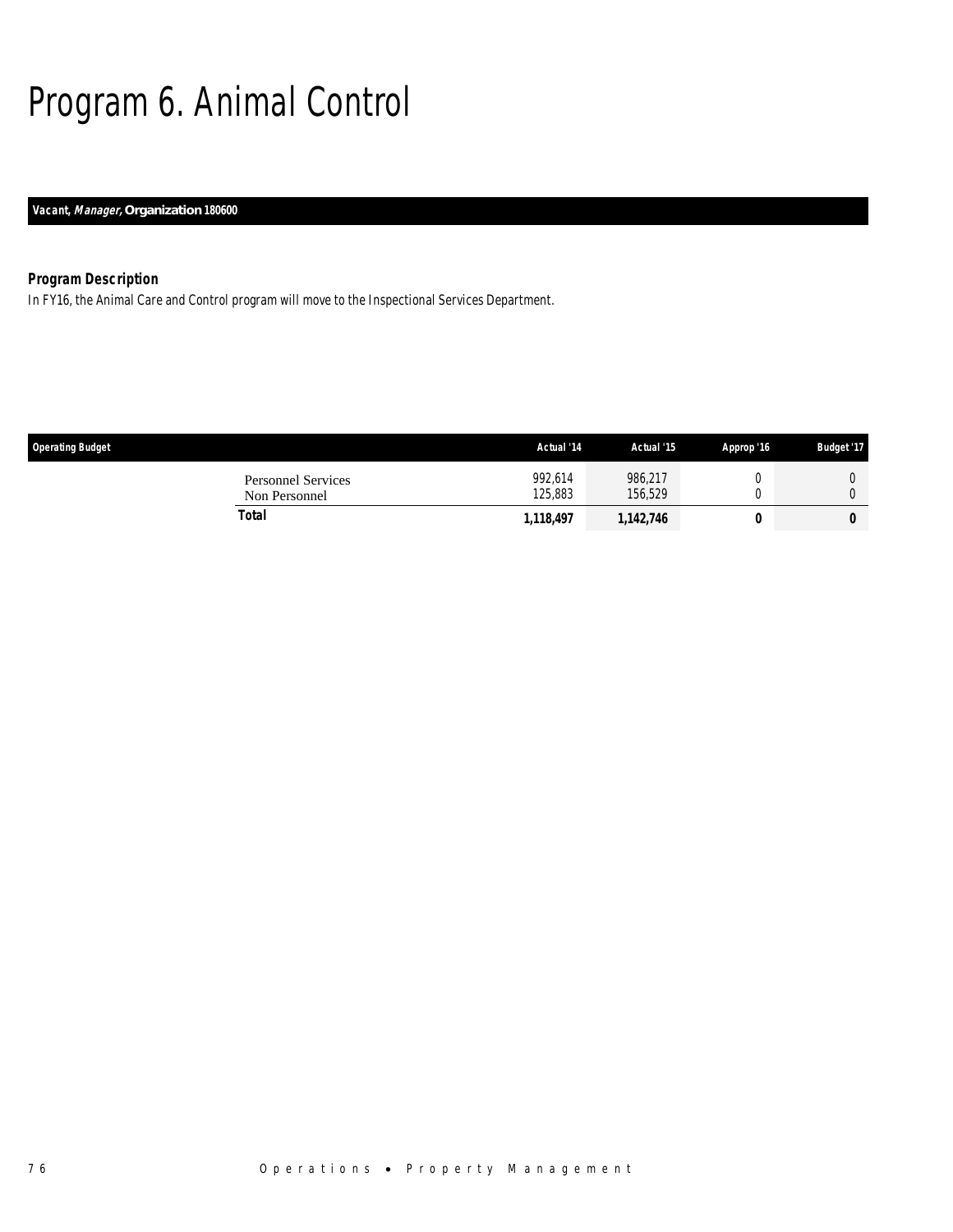# Program 7. Building Systems

### *John Sinagra, Manager, Organization 180700*

### *Program Description*

The Building Systems program is responsible for all mechanical systems in Boston City Hall and at 52 other City-owned buildings. Responsibilities include preventive maintenance and incidental repairs to heating, ventilation, and air conditioning (HVAC).

| <b>Operating Budget</b>                    | Actual '14          | Actual '15         | Approp '16           | <b>Budget '17</b>    |
|--------------------------------------------|---------------------|--------------------|----------------------|----------------------|
| <b>Personnel Services</b><br>Non Personnel | 779.285<br>.050.260 | 682,239<br>932.838 | 810.932<br>1.235.048 | 760,702<br>1,268,435 |
| Total                                      | 1,829,545           | 1,615,077          | 2,045,980            | 2,029,137            |
|                                            |                     |                    |                      |                      |

*Performance* 

*Strategy:* To maintain heating, ventilation and air-conditioning (HVAC) systems in proper working order.

| <b>Performance Measures</b>                                        | Actual '14 | Actual '15 | <b>Projected '16</b> | Target '17 |
|--------------------------------------------------------------------|------------|------------|----------------------|------------|
| % of HVAC breakdowns corrected within 8<br>hours of being reported | 90%        | 95%        | 94%                  | 93%        |
| HVAC breakdowns reported                                           | .066       | .072       | 922                  | 1.000      |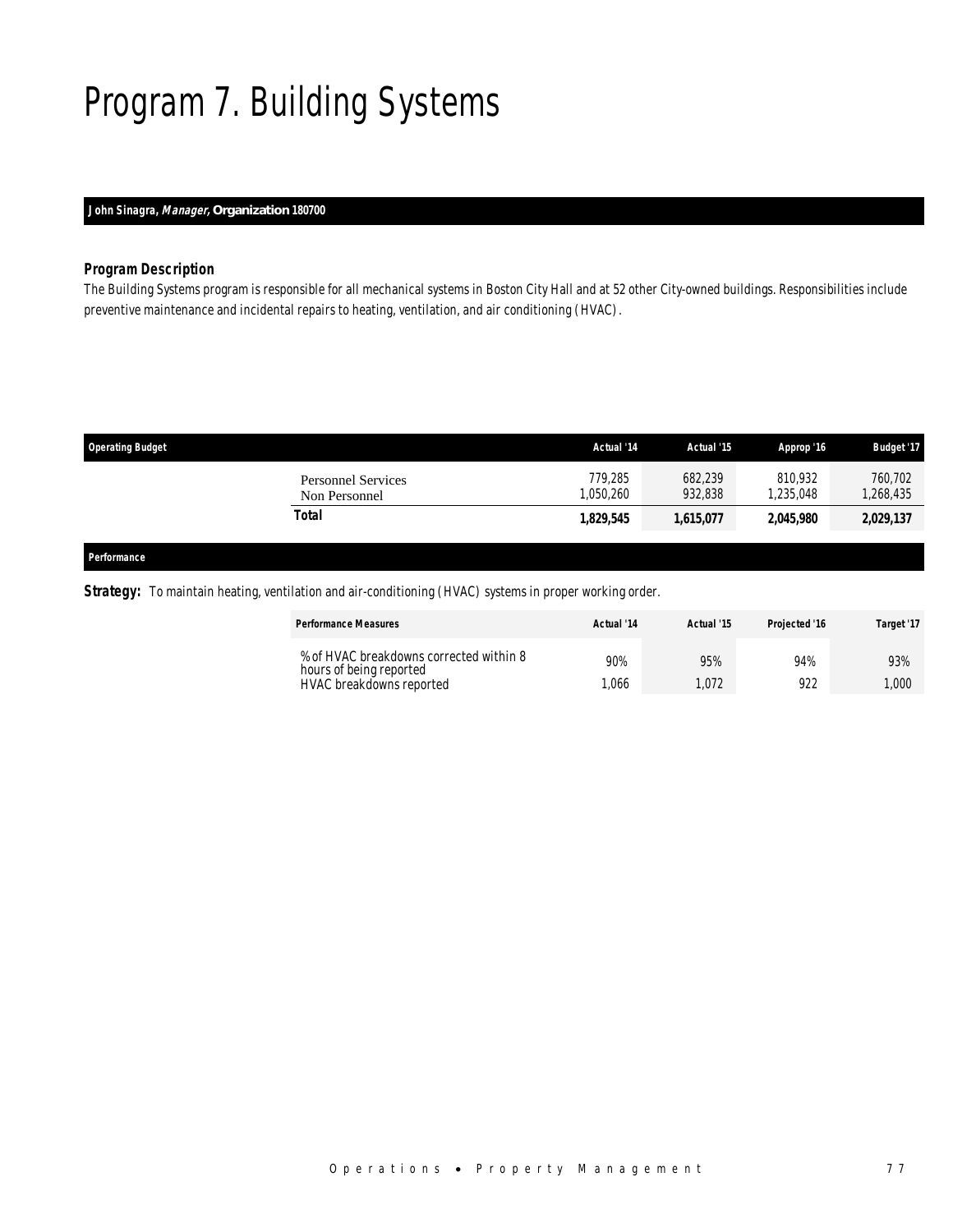# Program 8. Capital Construction

### *Organization 180900*

### *Program Description*

In FY17 the Capital Construction program has been established as a new city department.

| <b>Operating Budget</b>                    | Actual '14           | Actual '15           | Approp '16           | <b>Budget '17</b> |
|--------------------------------------------|----------------------|----------------------|----------------------|-------------------|
| <b>Personnel Services</b><br>Non Personnel | 4.451.646<br>150.091 | 4,512,914<br>554,568 | 4.986.493<br>249.126 |                   |
| Total                                      | 4,601,737            | 5,067,482            | 5,235,619            | 0                 |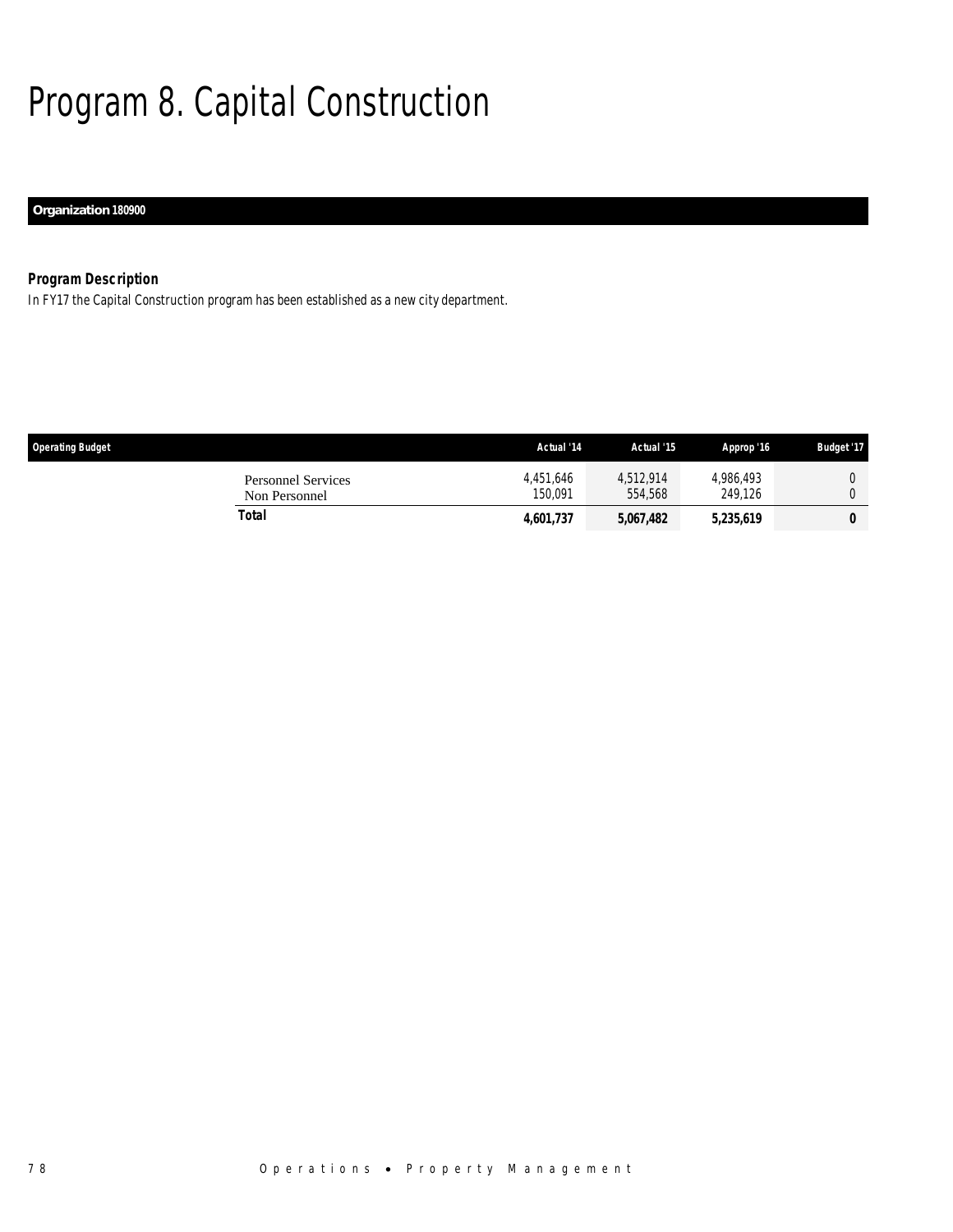# Property Management Capital Budget

### *Overview*

On-going investments in municipal structures, historic buildings and other city-owned properties ensure the City's facilities are well-maintained and managed. Asset preservation is of the utmost importance as Fiscal Year 2017 capital investments support a number of new and ongoing initiatives across the city.

### *FY17 Major Initiatives*

- The City Hall Master Plan will be finalized and early action items identified for implementation.
- Energy efficiency projects, including an upgrade of the HVAC system, will proceed at City Hall.
- New exterior lighting will be installed at City Hall that will highlight and enhance the building's original design and increase safety.

| <b>Capital Budget Expenditures</b> | Total Actual '14 | Total Actual '15 |           | Estimated '16 Total Projected '17 |
|------------------------------------|------------------|------------------|-----------|-----------------------------------|
| Total Department                   | 60.648.972       | 6.463.670        | 9.809.894 | 5,735,000                         |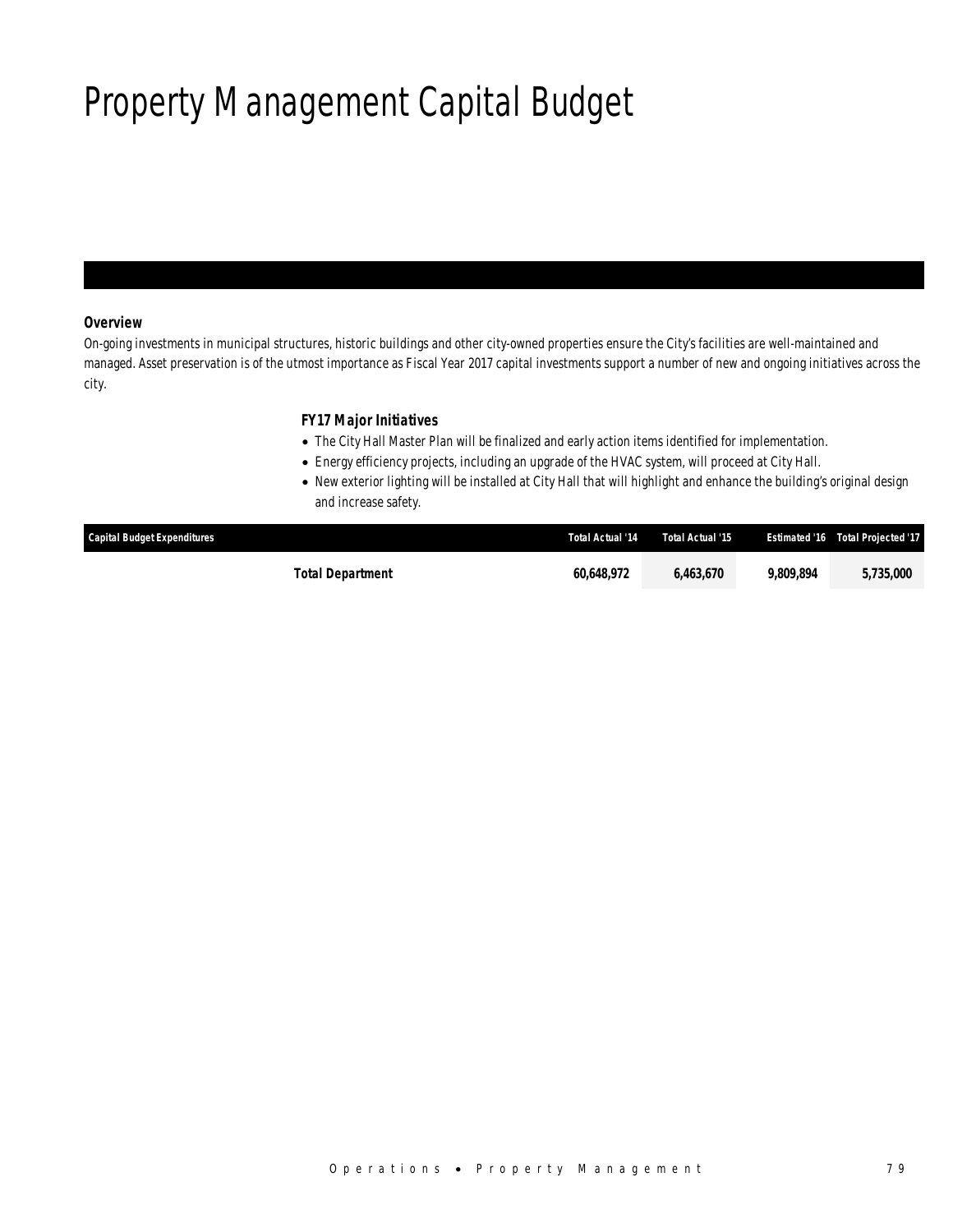### *26 COURT STREET RENOVATION*

### *Project Mission*

Renovate building to improve envelope (roof, new windows, masonry repair) and upgrade interior. *Managing Department,* Public Facilities Department *Status,* In Design*Location,* Financial District/Downtown *Operating Impact,* No

| <b>Authorizations</b>                    |            |             |                  |             |                  |
|------------------------------------------|------------|-------------|------------------|-------------|------------------|
|                                          |            |             |                  | Non Capital |                  |
| Source                                   | Existing   | <b>FY17</b> | Future           | Fund        | Total            |
| City Capital                             | 14,000,000 | 0           | 0                | 0           | 14,000,000       |
| Grants/Other                             | 0          | 0           | 0                | 0           | $\left($         |
| Total                                    | 14,000,000 | 0           | 0                | $^{0}$      | 14,000,000       |
| <b>Expenditures (Actual and Planned)</b> |            |             |                  |             |                  |
|                                          | Thru       |             |                  |             |                  |
| Source                                   | 6/30/15    | <b>FY16</b> | FY <sub>17</sub> | FY18-21     | Total            |
| City Capital                             | 118,068    | 1,200,000   | 700,000          | 11,981,932  | 14,000,000       |
| Grants/Other                             | 0          | 0           |                  |             | $\left( \right)$ |
| Total                                    | 118,068    | 1,200,000   | 700,000          | 11,981,932  | 14,000,000       |

### *41 NEW CHARDON STREET IMPROVEMENTS*

*Project Mission* 

Install a new boiler, replace all rooftop AC units, install new windows and a chair lift. *Managing Department,* Public Facilities Department *Status,* To Be Scheduled*Location,* West End *Operating Impact,* Yes

| <b>Authorizations</b>                    |          |             |             |              |                  |
|------------------------------------------|----------|-------------|-------------|--------------|------------------|
|                                          |          |             |             | Non Capital  |                  |
| Source                                   | Existing | <b>FY17</b> | Future      | Fund         | Total            |
| City Capital                             | U        | 0           | 3,500,000   | 0            | 3,500,000        |
| Grants/Other                             | O        | $\left($    |             | 0            | U                |
| Total                                    | 0        | 0           | 3,500,000   | $\mathbf{0}$ | 3,500,000        |
| <b>Expenditures (Actual and Planned)</b> |          |             |             |              |                  |
|                                          | Thru     |             |             |              |                  |
| Source                                   | 6/30/15  | <b>FY16</b> | <b>FY17</b> | FY18-21      | Total            |
| City Capital                             | 0        | 0           | 0           | 3,500,000    | 3,500,000        |
| Grants/Other                             | 0        | 0           |             |              | $\left( \right)$ |
| Total                                    | 0        | $\theta$    | 0           | 3,500,000    | 3,500,000        |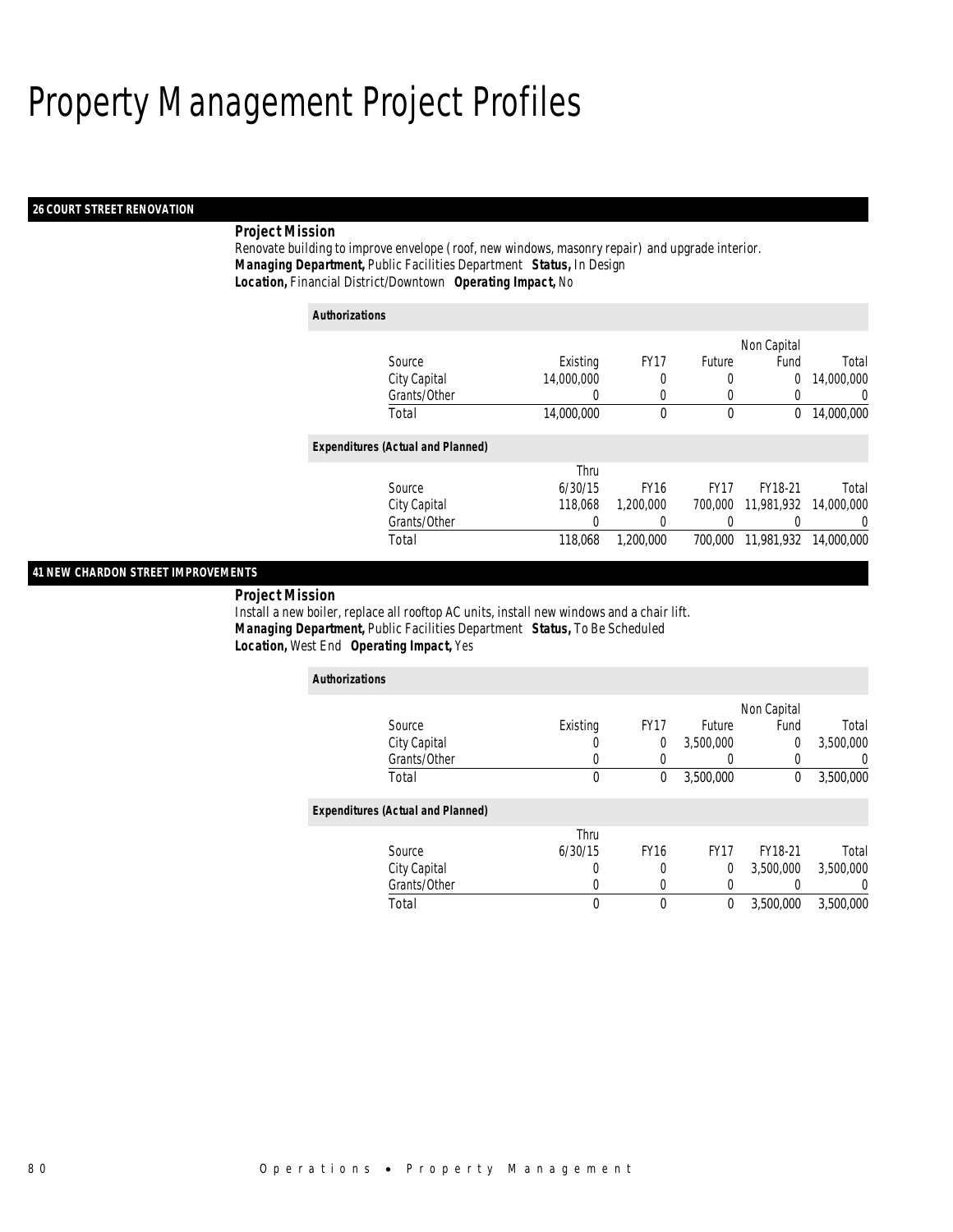### *ARCHIVES PRESERVATION NEEDS*

### *Project Mission*

 Prepare a long-range preservation plan to address the storage requirements of the City's Archives and Records Management permanent collections including lighting controls, fire suppression, and temperature and humidity controls.

*Managing Department,* Public Facilities Department *Status,* New Project*Location,* West Roxbury *Operating Impact,* No

| <b>Authorizations</b>                    |             |             |             |                |           |
|------------------------------------------|-------------|-------------|-------------|----------------|-----------|
|                                          |             |             |             | Non Capital    |           |
| Source                                   | Existing    | <b>FY17</b> | Future      | Fund           | Total     |
| City Capital                             | 0           | 250,000     | 1,325,000   | $\overline{0}$ | 1,575,000 |
| Grants/Other                             | 0           |             |             | 0              | U         |
| Total                                    | $\mathbf 0$ | 250,000     | 1,325,000   | $\theta$       | 1,575,000 |
| <b>Expenditures (Actual and Planned)</b> |             |             |             |                |           |
|                                          | Thru        |             |             |                |           |
| Source                                   | 6/30/15     | <b>FY16</b> | <b>FY17</b> | FY18-21        | Total     |
| City Capital                             | 0           | 0           | 110,000     | 1.465.000      | 1,575,000 |
| Grants/Other                             | 0           | 0           | 0           |                | 0         |
| Total                                    | $\mathbf 0$ | 0           | 110,000     | 1,465,000      | 1,575,000 |

*CITY HALL* 

#### *Project Mission*

 Early action items identified for implementation from the City Hall Master Plan at City Hall, 26 Court Street, or 43 Hawkins Street. Also supports general repairs to the City's downtown municipal office buildings. *Managing Department,* Public Facilities Department *Status,* In Design*Location,* Government Center/Faneuil Hall *Operating Impact,* No

| <b>Authorizations</b>                    |                |             |             |             |                |
|------------------------------------------|----------------|-------------|-------------|-------------|----------------|
|                                          |                |             |             | Non Capital |                |
| Source                                   | Existing       | <b>FY17</b> | Future      | Fund        | Total          |
| City Capital                             | 5,000,000      | 10,000,000  | 25,000,000  | 0           | 40,000,000     |
| Grants/Other                             |                |             |             |             | $\overline{0}$ |
| Total                                    | 5,000,000      | 10,000,000  | 25,000,000  | 0           | 40,000,000     |
| <b>Expenditures (Actual and Planned)</b> |                |             |             |             |                |
|                                          | Thru           |             |             |             |                |
| Source                                   | 6/30/15        | <b>FY16</b> | <b>FY17</b> | FY18-21     | Total          |
| City Capital                             | $\overline{0}$ | 4,021,118   | 1,000,000   | 34,978,882  | 40,000,000     |
| Grants/Other                             | 0              |             |             |             | 0              |
| Total                                    | $\theta$       | 4.021.118   | 1,000,000   | 34,978,882  | 40,000,000     |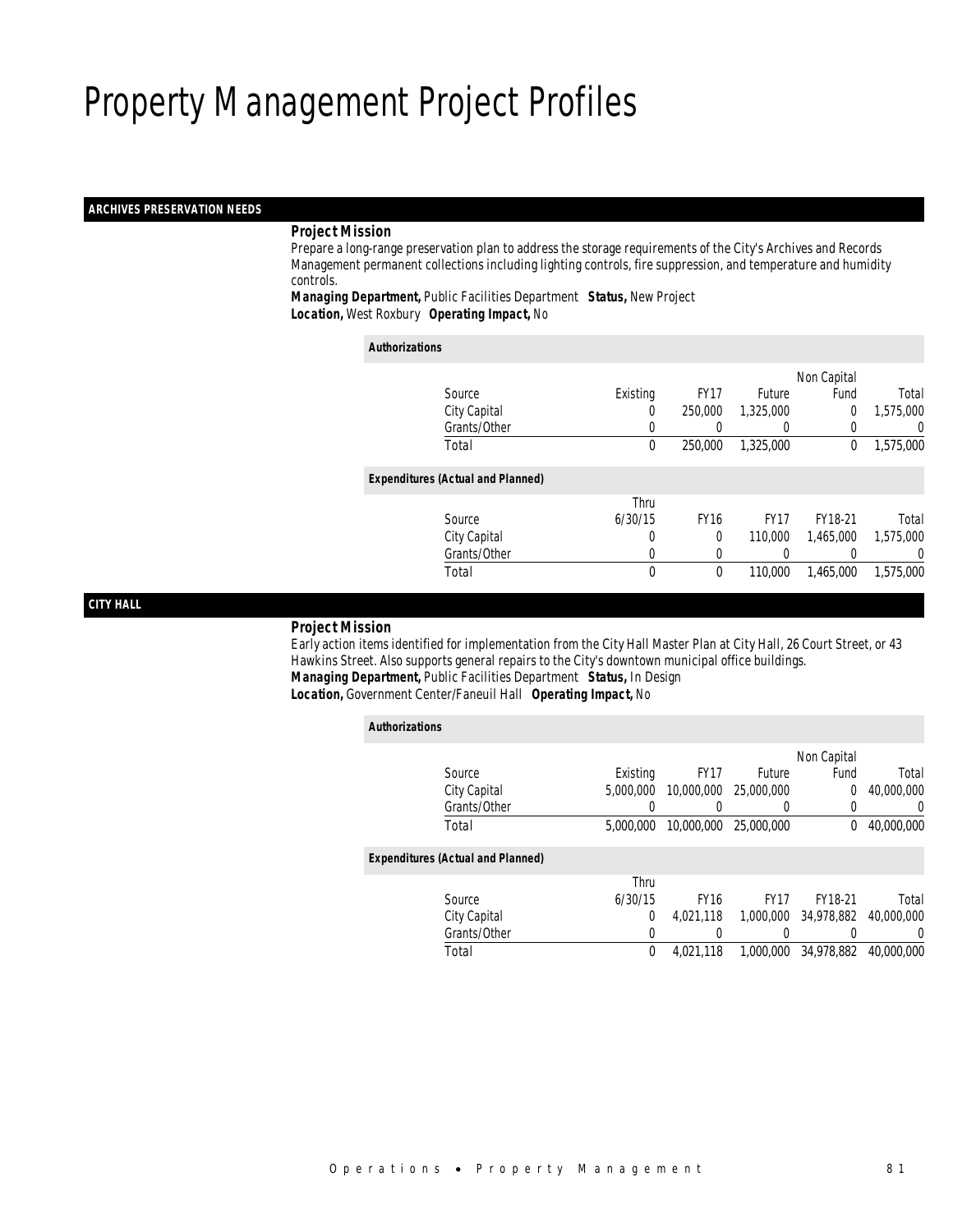### *CITY HALL / 26 COURT STREET PROGRAMMING STUDY*

### *Project Mission*

Study options for locations and adjacencies of staff, and schedule of projects, in conjunction with renovations at City Hall and 26 Court Street.

*Managing Department,* Public Facilities Department *Status,* In Design

*Location,* Government Center/Faneuil Hall *Operating Impact,* No

| <b>Authorizations</b>                    |          |             |             |             |         |
|------------------------------------------|----------|-------------|-------------|-------------|---------|
|                                          |          |             |             | Non Capital |         |
| Source                                   | Existing | <b>FY17</b> | Future      | Fund        | Total   |
| City Capital                             | 475,000  | 0           | 0           | 0           | 475,000 |
| Grants/Other                             |          | 0           |             | 0           | 0       |
| Total                                    | 475,000  | 0           | $\mathbf 0$ | 0           | 475,000 |
| <b>Expenditures (Actual and Planned)</b> |          |             |             |             |         |
|                                          | Thru     |             |             |             |         |
| Source                                   | 6/30/15  | <b>FY16</b> | <b>FY17</b> | FY18-21     | Total   |
| City Capital                             | 0        | 375,000     | 100,000     | 0           | 475,000 |
| Grants/Other                             | 0        |             | $\left($    | 0           | 0       |
| Total                                    | 0        | 375,000     | 100,000     | 0           | 475,000 |

### *CITY HALL ADA RESTROOM*

#### *Project Mission*

Install a fully ADA compliant restroom in City Hall.

*Authorizations*

*Managing Department,* Public Facilities Department *Status,* In Design

*Location,* Government Center/Faneuil Hall *Operating Impact,* No

| <b>AUUIVILLAUVIS</b>                     |                  |             |             |             |         |
|------------------------------------------|------------------|-------------|-------------|-------------|---------|
|                                          |                  |             |             | Non Capital |         |
| Source                                   | Existing         | <b>FY17</b> | Future      | Fund        | Total   |
| City Capital                             | 100,000          | 0           |             | 0           | 100,000 |
| Grants/Other                             | $\left( \right)$ | 0           |             |             | $\cup$  |
| Total                                    | 100,000          | 0           | $\theta$    | 0           | 100,000 |
| <b>Expenditures (Actual and Planned)</b> |                  |             |             |             |         |
|                                          | Thru             |             |             |             |         |
| Source                                   | 6/30/15          | <b>FY16</b> | <b>FY17</b> | FY18-21     | Total   |
| City Capital                             | 0                | 5.000       | 95,000      | 0           | 100,000 |
| Grants/Other                             |                  |             |             | 0           | $\cup$  |
| Total                                    | 0                | 5,000       | 95,000      | $\Omega$    | 100,000 |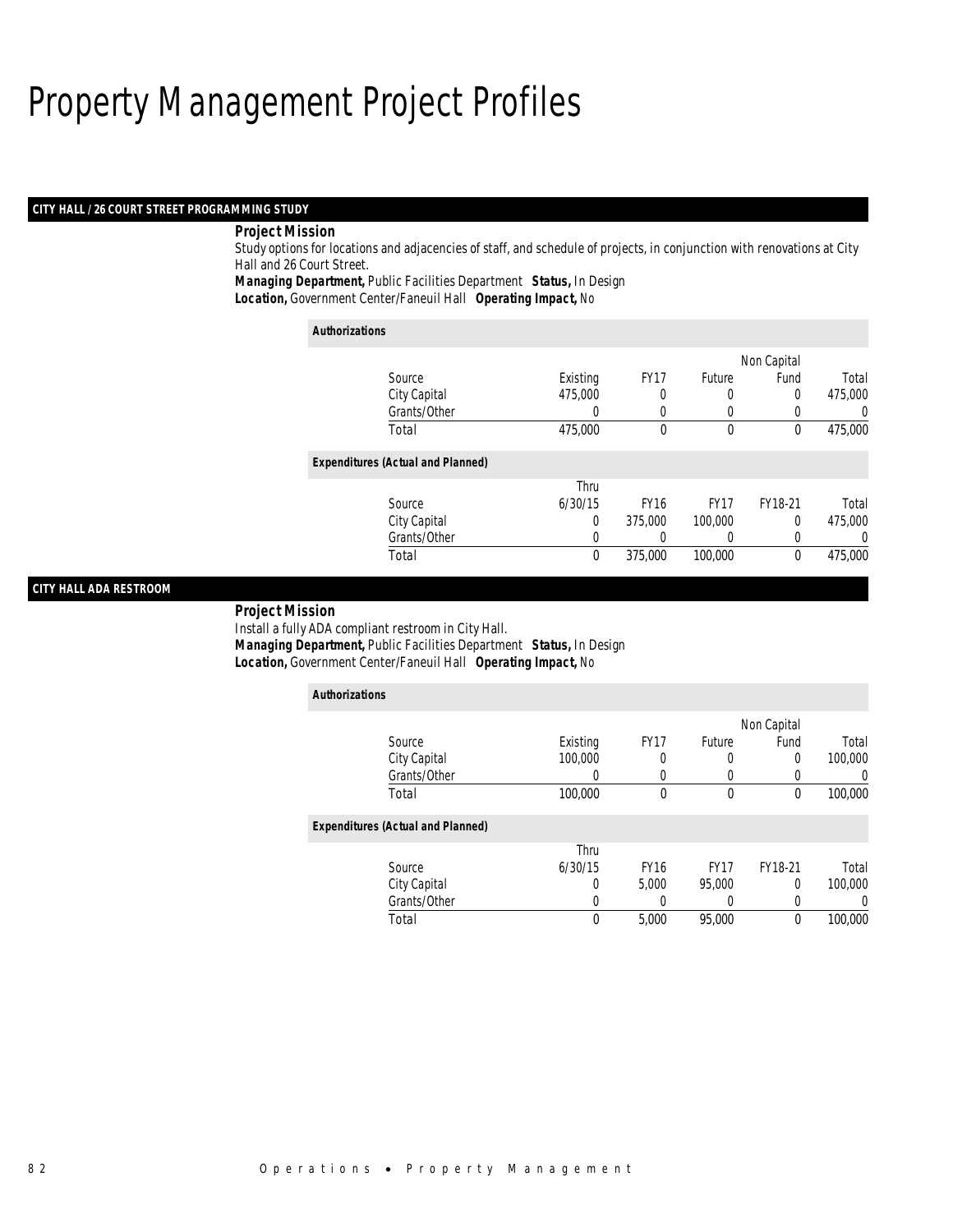### *CITY HALL ENERGY EFFICIENCY*

### *Project Mission*

 Phase II: Recommissioning, update pumps and chillers with variable frequency drives. Phase I (lighting upgrades and controls) is complete.

*Managing Department,* Public Facilities Department *Status,* In Design*Location,* Government Center/Faneuil Hall *Operating Impact,* Yes

| <b>Authorizations</b>                    |           |              |             |             |           |
|------------------------------------------|-----------|--------------|-------------|-------------|-----------|
|                                          |           |              |             | Non Capital |           |
| Source                                   | Existing  | <b>FY17</b>  | Future      | Fund        | Total     |
| City Capital                             | 2,350,000 | 0            | 0           | $\theta$    | 2,350,000 |
| Grants/Other                             | 1,043,232 | $\Omega$     | 0           | $\theta$    | 1,043,232 |
| Total                                    | 3.393.232 | 0            | $\mathbf 0$ | $\mathbf 0$ | 3,393,232 |
| <b>Expenditures (Actual and Planned)</b> |           |              |             |             |           |
|                                          | Thru      |              |             |             |           |
| Source                                   | 6/30/15   | <b>FY16</b>  | <b>FY17</b> | FY18-21     | Total     |
| City Capital                             | 1,158,702 | $\Omega$     | 100,000     | 1.091.298   | 2,350,000 |
| Grants/Other                             | 457,826   | $\Omega$     | 0           | 585,406     | 1,043,232 |
| Total                                    | 1,616,528 | $\mathbf{0}$ | 100,000     | 1,676,704   | 3,393,232 |
|                                          |           |              |             |             |           |

### *CITY HALL GARAGE REPAIRS*

*Project Mission*

 Repairs to the plaza and garage to protect the under slab. *Managing Department,* Public Facilities Department *Status,* To Be Scheduled*Location,* Government Center/Faneuil Hall *Operating Impact,* No

|                                                                                                                                                |             |             | Non Capital |           |
|------------------------------------------------------------------------------------------------------------------------------------------------|-------------|-------------|-------------|-----------|
| Existing                                                                                                                                       | <b>FY17</b> | Future      | Fund        | Total     |
| 3,144,100                                                                                                                                      |             | 0           | 0           | 3.144.100 |
| 0                                                                                                                                              | 0           | 0           | 0           | 0         |
| 3,144,100                                                                                                                                      | 0           | $\theta$    | 0           | 3,144,100 |
|                                                                                                                                                |             |             |             |           |
| Thru                                                                                                                                           |             |             |             |           |
| 6/30/15                                                                                                                                        | <b>FY16</b> | <b>FY17</b> | FY18-21     | Total     |
| 0                                                                                                                                              | 0           | 0           | 3.144.100   | 3.144.100 |
| 0                                                                                                                                              |             | 0           |             | $\left($  |
| 0                                                                                                                                              | 0           | 0           | 3.144.100   | 3.144.100 |
| Source<br>City Capital<br>Grants/Other<br>Total<br><b>Expenditures (Actual and Planned)</b><br>Source<br>City Capital<br>Grants/Other<br>Total |             |             |             |           |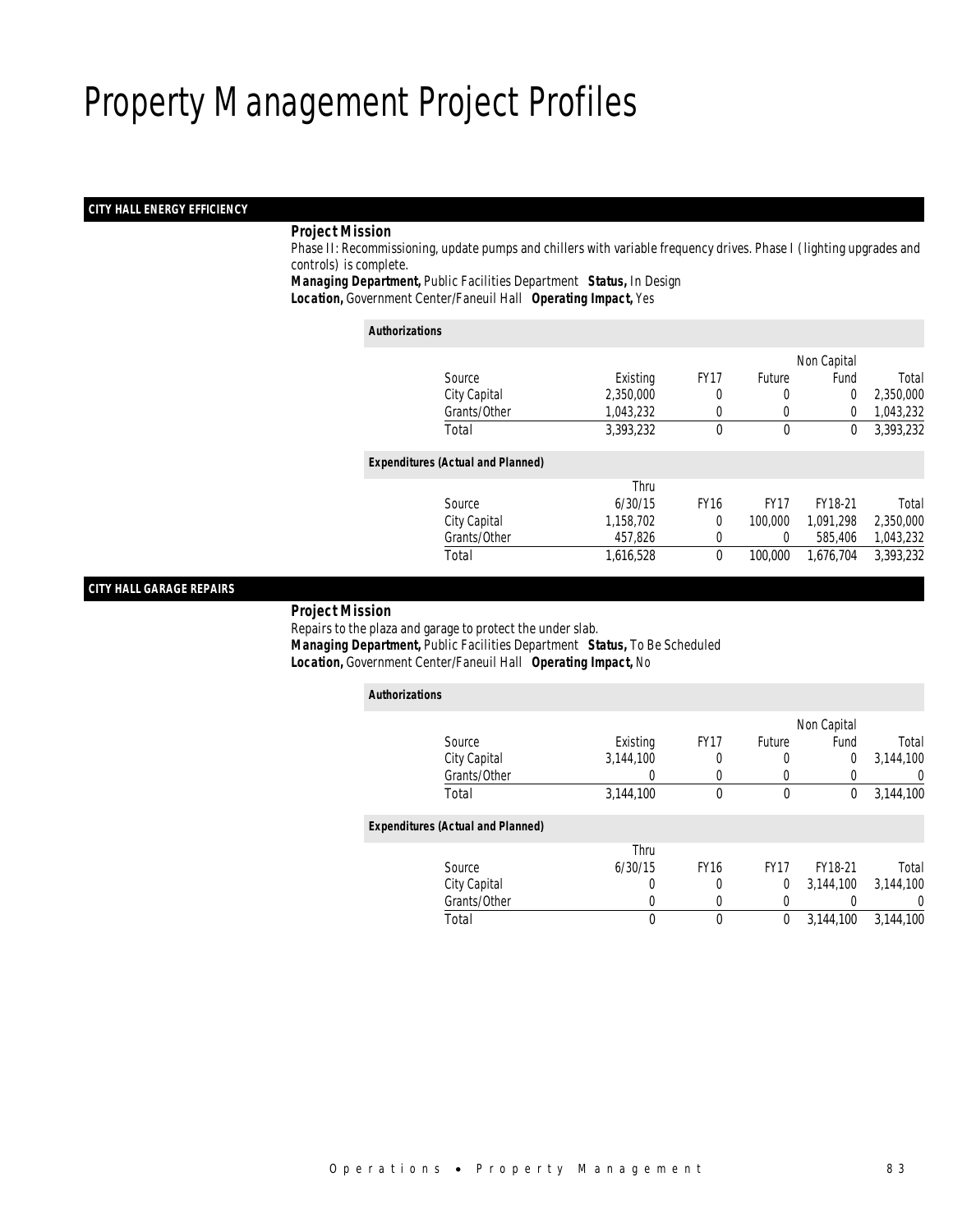### *CITY HALL HVAC SYSTEM IMPROVEMENTS*

### *Project Mission*

Replace boilers and associated piping, replace water heating system and associated piping, replace cooling towers and chiller.

*Managing Department,* Public Facilities Department *Status,* In Design

*Location,* Government Center/Faneuil Hall *Operating Impact,* Yes

| <b>Authorizations</b>                    |           |             |             |             |                  |
|------------------------------------------|-----------|-------------|-------------|-------------|------------------|
|                                          |           |             |             | Non Capital |                  |
| Source                                   | Existing  | <b>FY17</b> | Future      | Fund        | Total            |
| City Capital                             | 9.500.000 | 0           | 0           | 0           | 9,500,000        |
| Grants/Other                             |           | $\left($    |             | 0           | 0                |
| Total                                    | 9,500,000 | $\theta$    | $\theta$    | 0           | 9,500,000        |
| <b>Expenditures (Actual and Planned)</b> |           |             |             |             |                  |
|                                          | Thru      |             |             |             |                  |
| Source                                   | 6/30/15   | <b>FY16</b> | <b>FY17</b> | FY18-21     | Total            |
| City Capital                             | 307.495   | 150,000     | 2.705.000   | 6,337,505   | 9,500,000        |
| Grants/Other                             | 0         |             |             |             | $\left( \right)$ |
| Total                                    | 307.495   | 150,000     | 2.705.000   | 6.337.505   | 9.500.000        |

### *CITY HALL LOBBY ACCESS IMPROVEMENTS*

#### *Project Mission*

Study options to replace the existing chair lift that provides access from the 3rd floor lobby to the 4th floor mezzanine café area.

*Managing Department,* Public Facilities Department *Status,* To Be Scheduled*Location,* Government Center/Faneuil Hall *Operating Impact,* No

| <b>Authorizations</b>                    |          |             |                  |             |          |
|------------------------------------------|----------|-------------|------------------|-------------|----------|
|                                          |          |             |                  | Non Capital |          |
| Source                                   | Existing | <b>FY17</b> | Future           | Fund        | Total    |
| City Capital                             | $\left($ | 100,000     | 0                | $\Omega$    | 100,000  |
| Grants/Other                             | 0        | 0           | 0                |             | $\left($ |
| Total                                    | 0        | 100,000     | $\boldsymbol{0}$ | $\theta$    | 100,000  |
| <b>Expenditures (Actual and Planned)</b> |          |             |                  |             |          |
|                                          | Thru     |             |                  |             |          |
| Source                                   | 6/30/15  | <b>FY16</b> | FY <sub>17</sub> | FY18-21     | Total    |
| City Capital                             | 0        | 0           | 100,000          | 0           | 100,000  |
| Grants/Other                             | 0        | 0           |                  |             |          |
| Total                                    | 0        | 0           | 100,000          | 0           | 100,000  |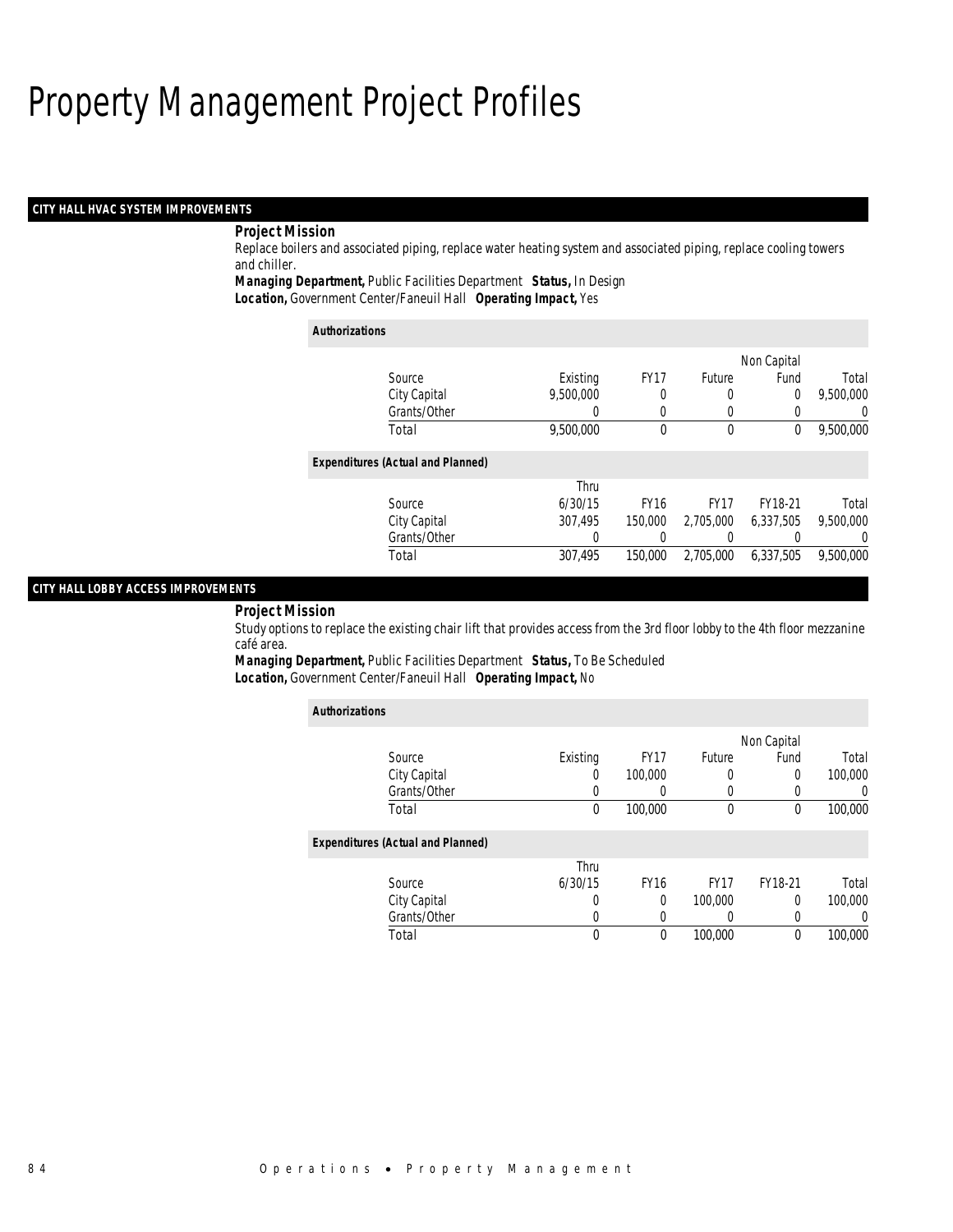### *CITY HALL PLAZA*

### *Project Mission*

 Develop and implement a City Hall Plaza improvement plan consistent with expected improvements at the Government Center MBTA station; repair plaza brickwork, railings and granite stairs. *Managing Department,* Public Facilities Department *Status,* To Be Scheduled*Location,* Government Center/Faneuil Hall *Operating Impact,* No

#### *Authorizations*

|                                          |                  |             |               | Non Capital |           |
|------------------------------------------|------------------|-------------|---------------|-------------|-----------|
| Source                                   | Existing         | <b>FY17</b> | <b>Future</b> | Fund        | Total     |
| City Capital                             | 2,000,000        | 0           | 0             | 0           | 2,000,000 |
| Grants/Other                             | $\left( \right)$ | 0           | $\left($      |             | 0         |
| Total                                    | 2,000,000        | $\bf{0}$    | $\theta$      | 0           | 2,000,000 |
| <b>Expenditures (Actual and Planned)</b> |                  |             |               |             |           |
|                                          | Thru             |             |               |             |           |
| Source                                   | 6/30/15          | <b>FY16</b> | <b>FY17</b>   | FY18-21     | Total     |
| City Capital                             | 233,464          | 140,000     | 0             | 1,626,536   | 2,000,000 |
| Grants/Other                             | 0                |             | 0             |             | 0         |
| Total                                    | 233,464          | 140,000     | 0             | 1,626,536   | 2,000,000 |
|                                          |                  |             |               |             |           |

### *CITY HALL PLAZA VERTICAL CONNECTION*

*Project Mission*

 Study options for making exterior staircase that leads from Congress Street to City Hall Plaza level more accessible. *Managing Department,* Public Facilities Department *Status,* To Be Scheduled*Location,* Government Center/Faneuil Hall *Operating Impact,* No

| <b>Authorizations</b> |                                          |          |             |             |             |                |
|-----------------------|------------------------------------------|----------|-------------|-------------|-------------|----------------|
|                       |                                          |          |             |             | Non Capital |                |
|                       | Source                                   | Existing | <b>FY17</b> | Future      | Fund        | Total          |
|                       | City Capital                             | 100,000  | 0           | 0           | 0           | 100,000        |
|                       | Grants/Other                             | 0        | 0           | 0           |             | $\overline{0}$ |
|                       | Total                                    | 100,000  | 0           | $\theta$    | 0           | 100,000        |
|                       | <b>Expenditures (Actual and Planned)</b> |          |             |             |             |                |
|                       |                                          | Thru     |             |             |             |                |
|                       | Source                                   | 6/30/15  | <b>FY16</b> | <b>FY17</b> | FY18-21     | Total          |
|                       | City Capital                             | 0        | 0           | 100,000     | 0           | 100,000        |
|                       | Grants/Other                             |          |             |             |             | 0              |
|                       | Total                                    | 0        | 0           | 100,000     | 0           | 100,000        |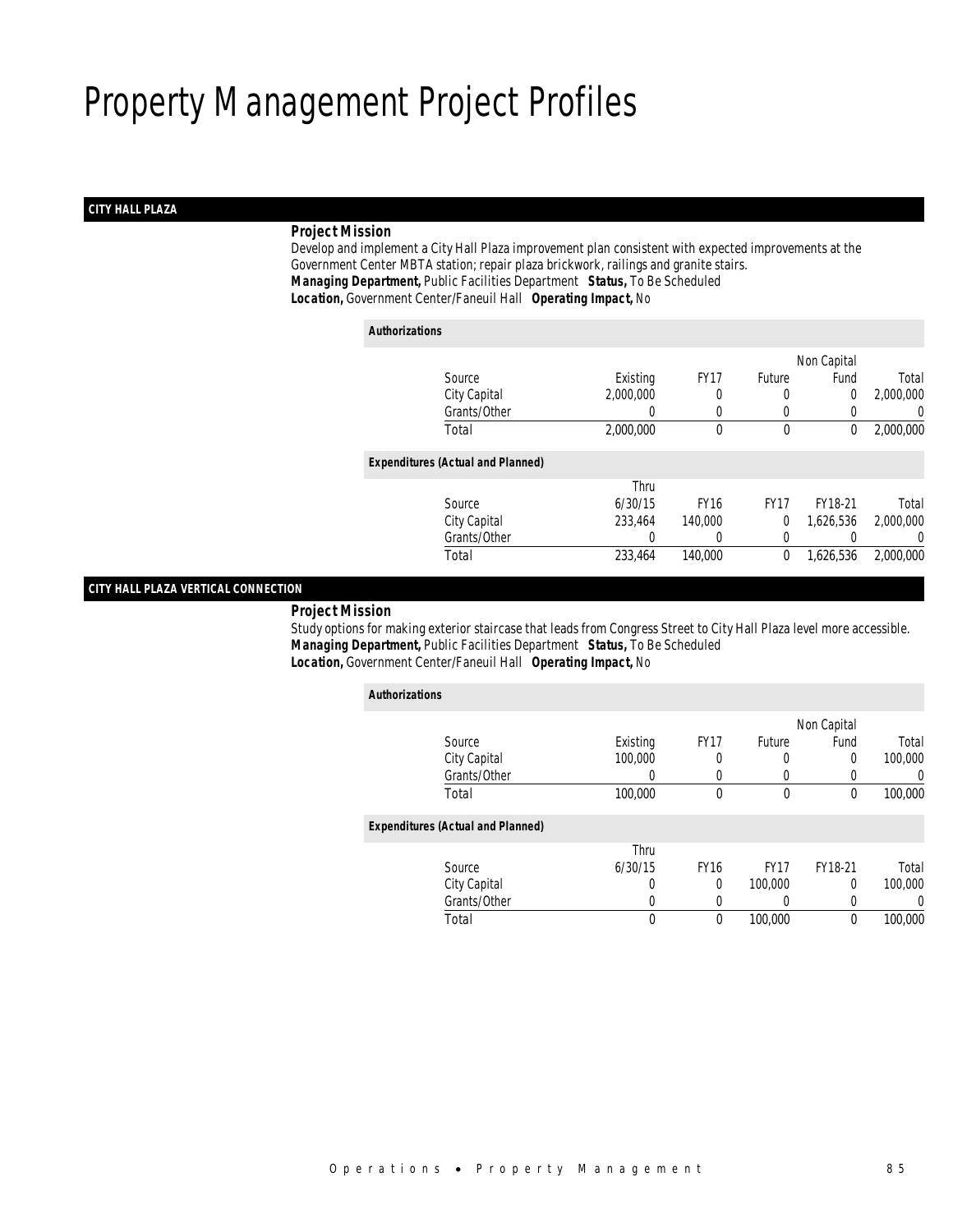### *CRITICAL FACILITY REPAIRS*

### *Project Mission*

A critical repair fund to be used for emergency repairs to facilities managed by Property and Construction Management including roofs, windows, masonry, and electrical and HVAC systems. *Managing Department,* Property Management Department *Status,* Annual Program*Location,* Citywide *Operating Impact,* No

| <b>Authorizations</b>                    |           |             |             |             |                  |
|------------------------------------------|-----------|-------------|-------------|-------------|------------------|
|                                          |           |             |             | Non Capital |                  |
| Source                                   | Existing  | <b>FY17</b> | Future      | Fund        | Total            |
| City Capital                             | 2.593.883 | 200,000     |             | 0           | 2,793,883        |
| Grants/Other                             |           | 0           |             |             | $\left( \right)$ |
| Total                                    | 2,593,883 | 200,000     | $\mathbf 0$ | 0           | 2,793,883        |
| <b>Expenditures (Actual and Planned)</b> |           |             |             |             |                  |
|                                          | Thru      |             |             |             |                  |
| Source                                   | 6/30/15   | <b>FY16</b> | <b>FY17</b> | FY18-21     | Total            |
| City Capital                             | 1.236.839 | 700,000     | 200,000     | 657.044     | 2.793.883        |
| Grants/Other                             | 0         | 0           |             | 0           | $\left($         |
| Total                                    | 1.236.839 | 700,000     | 200,000     | 657.044     | 2.793.883        |

### *EAST EAGLE STREET SHORELINE*

#### *Project Mission*

Shoreline stabilization along Chelsea Creek near East Eagle Street. *Managing Department,* Public Facilities Department *Status,* To Be Scheduled*Location,* East Boston *Operating Impact,* No

| <b>Authorizations</b>                    |          |             |             |             |         |
|------------------------------------------|----------|-------------|-------------|-------------|---------|
|                                          |          |             |             | Non Capital |         |
| Source                                   | Existing | <b>FY17</b> | Future      | Fund        | Total   |
| City Capital                             | 270,000  |             | 0           | 0           | 270,000 |
| Grants/Other                             | U        |             | 0           | 0           |         |
| Total                                    | 270,000  | 0           | $\mathbf 0$ | 0           | 270,000 |
| <b>Expenditures (Actual and Planned)</b> |          |             |             |             |         |
|                                          | Thru     |             |             |             |         |
| Source                                   | 6/30/15  | <b>FY16</b> | <b>FY17</b> | FY18-21     | Total   |
| City Capital                             |          |             | $\Omega$    | 270,000     | 270,000 |
| Grants/Other                             |          |             |             |             |         |
| Total                                    | 0        | 0           | 0           | 270,000     | 270,000 |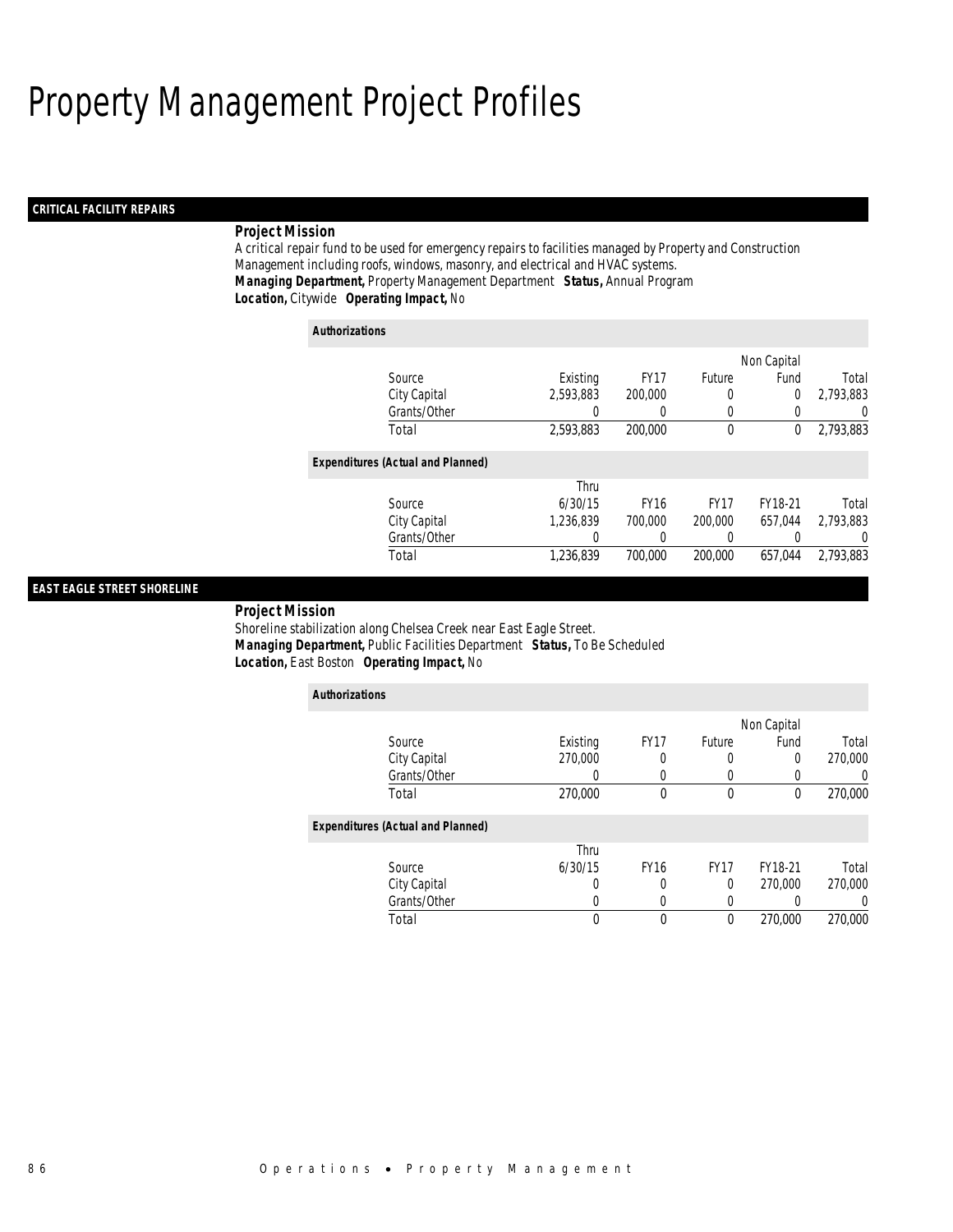### *FAMILY JUSTICE CENTER ELEVATOR*

*Project Mission*

Upgrade elevator.

 *Managing Department,* Public Facilities Department *Status,* To Be Scheduled*Location,* Allston/Brighton *Operating Impact,* No

| <b>Authorizations</b> |                                          |          |             |             |             |         |
|-----------------------|------------------------------------------|----------|-------------|-------------|-------------|---------|
|                       |                                          |          |             |             | Non Capital |         |
|                       | Source                                   | Existing | <b>FY17</b> | Future      | Fund        | Total   |
|                       | City Capital                             | 350,500  |             | 0           | 0           | 350,500 |
|                       | Grants/Other                             |          | 0           | 0           | $\left($    | 0       |
|                       | Total                                    | 350,500  | 0           | 0           | 0           | 350,500 |
|                       | <b>Expenditures (Actual and Planned)</b> |          |             |             |             |         |
|                       |                                          | Thru     |             |             |             |         |
|                       | Source                                   | 6/30/15  | <b>FY16</b> | <b>FY17</b> | FY18-21     | Total   |
|                       | City Capital                             | 0        | 0           | 0           | 350,500     | 350,500 |
|                       | Grants/Other                             | 0        | 0           | $\left($    |             | 0       |
|                       | Total                                    | 0        | $\theta$    | $\mathbf 0$ | 350,500     | 350,500 |
|                       |                                          |          |             |             |             |         |

*FANEUIL HALL* 

### *Project Mission*

Repair brownstone, historic doors and windows.

 *Managing Department,* Public Facilities Department *Status,* New Project*Location,* Government Center/Faneuil Hall *Operating Impact,* No

| <b>Authorizations</b>                    |          |             |             |             |           |
|------------------------------------------|----------|-------------|-------------|-------------|-----------|
|                                          |          |             |             | Non Capital |           |
| Source                                   | Existing | <b>FY17</b> | Future      | Fund        | Total     |
| City Capital                             | 0        | 200,000     | 1,750,000   | 0           | 1,950,000 |
| Grants/Other                             | 0        | 0           | 0           | 0           | $\left($  |
| Total                                    | 0        | 200,000     | 1.750.000   | 0           | 1,950,000 |
| <b>Expenditures (Actual and Planned)</b> |          |             |             |             |           |
|                                          | Thru     |             |             |             |           |
| Source                                   | 6/30/15  | <b>FY16</b> | <b>FY17</b> | FY18-21     | Total     |
| City Capital                             | 0        | 0           | 75,000      | 1,875,000   | 1.950.000 |
| Grants/Other                             | 0        | 0           | 0           |             | $\left($  |
| Total                                    | 0        | $\theta$    | 75,000      | 1.875.000   | 1.950.000 |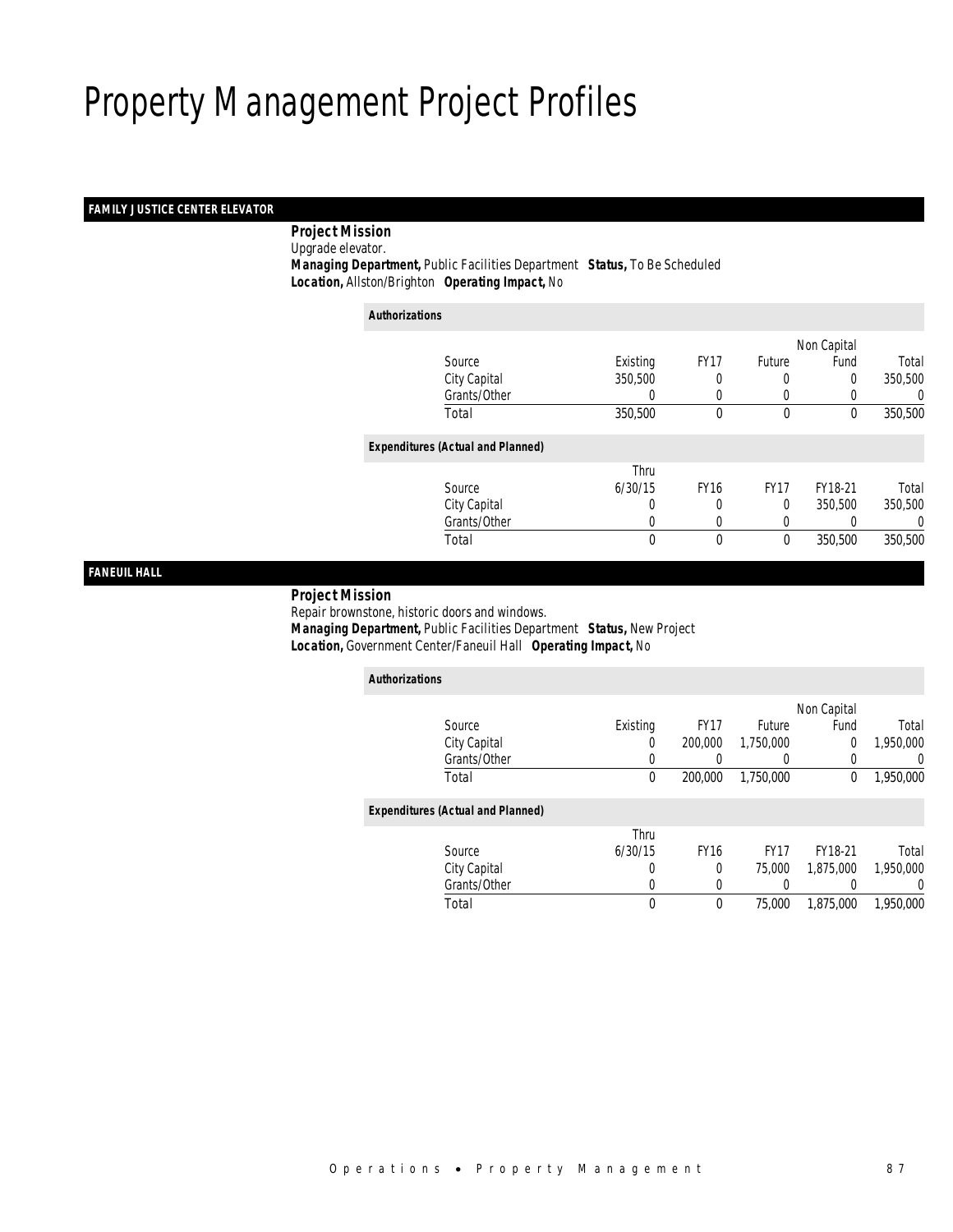### *FANEUIL HALL HVAC*

### *Project Mission*

Replace attic AHU's and associated controls, install boiler and chiller, and upgrade elevator. *Managing Department,* Public Facilities Department *Status,* To Be Scheduled*Location,* Government Center/Faneuil Hall *Operating Impact,* Yes

| <b>Authorizations</b>                    |             |                  |             |                  |           |
|------------------------------------------|-------------|------------------|-------------|------------------|-----------|
|                                          |             |                  |             | Non Capital      |           |
| Source                                   | Existing    | <b>FY17</b>      | Future      | Fund             | Total     |
| City Capital                             | 750,000     | 3.905.000        | 0           | $\overline{0}$   | 4,655,000 |
| Grants/Other                             | 0           | $\left( \right)$ | 0           | $\left( \right)$ | $\Omega$  |
| Total                                    | 750,000     | 3.905.000        | $\mathbf 0$ | 0                | 4,655,000 |
| <b>Expenditures (Actual and Planned)</b> |             |                  |             |                  |           |
|                                          | Thru        |                  |             |                  |           |
| Source                                   | 6/30/15     | <b>FY16</b>      | <b>FY17</b> | FY18-21          | Total     |
| City Capital                             | 0           | 200,000          | 150,000     | 4.305.000        | 4,655,000 |
| Grants/Other                             | 0           | 0                | 0           |                  | $\Omega$  |
| Total                                    | $\mathbf 0$ | 200,000          | 150,000     | 4,305,000        | 4,655,000 |

### *PARKING LOT IMPROVEMENT*

*Project Mission* 

Expand Blair lot parking area in Dudley Square in support of the new Bruce C. Bolling Building. *Managing Department,* Public Facilities Department *Status,* In Design*Location,* Roxbury *Operating Impact,* No

| <b>Authorizations</b>                    |           |             |             |             |                  |
|------------------------------------------|-----------|-------------|-------------|-------------|------------------|
|                                          |           |             |             | Non Capital |                  |
| Source                                   | Existing  | <b>FY17</b> | Future      | Fund        | Total            |
| City Capital                             | 1,400,000 | 0           | 0           | 0           | 1,400,000        |
| Grants/Other                             |           | 0           |             | 0           | $\left( \right)$ |
| Total                                    | 1,400,000 | $\theta$    | $\mathbf 0$ | 0           | 1,400,000        |
| <b>Expenditures (Actual and Planned)</b> |           |             |             |             |                  |
|                                          | Thru      |             |             |             |                  |
| Source                                   | 6/30/15   | <b>FY16</b> | <b>FY17</b> | FY18-21     | Total            |
| City Capital                             | 55.417    | $\Omega$    | 0           | 1.344.583   | 1.400.000        |
| Grants/Other                             | 0         | 0           | $\Omega$    | 0           | $\left( \right)$ |
| Total                                    | 55,417    | $\theta$    | 0           | 1.344.583   | 1,400,000        |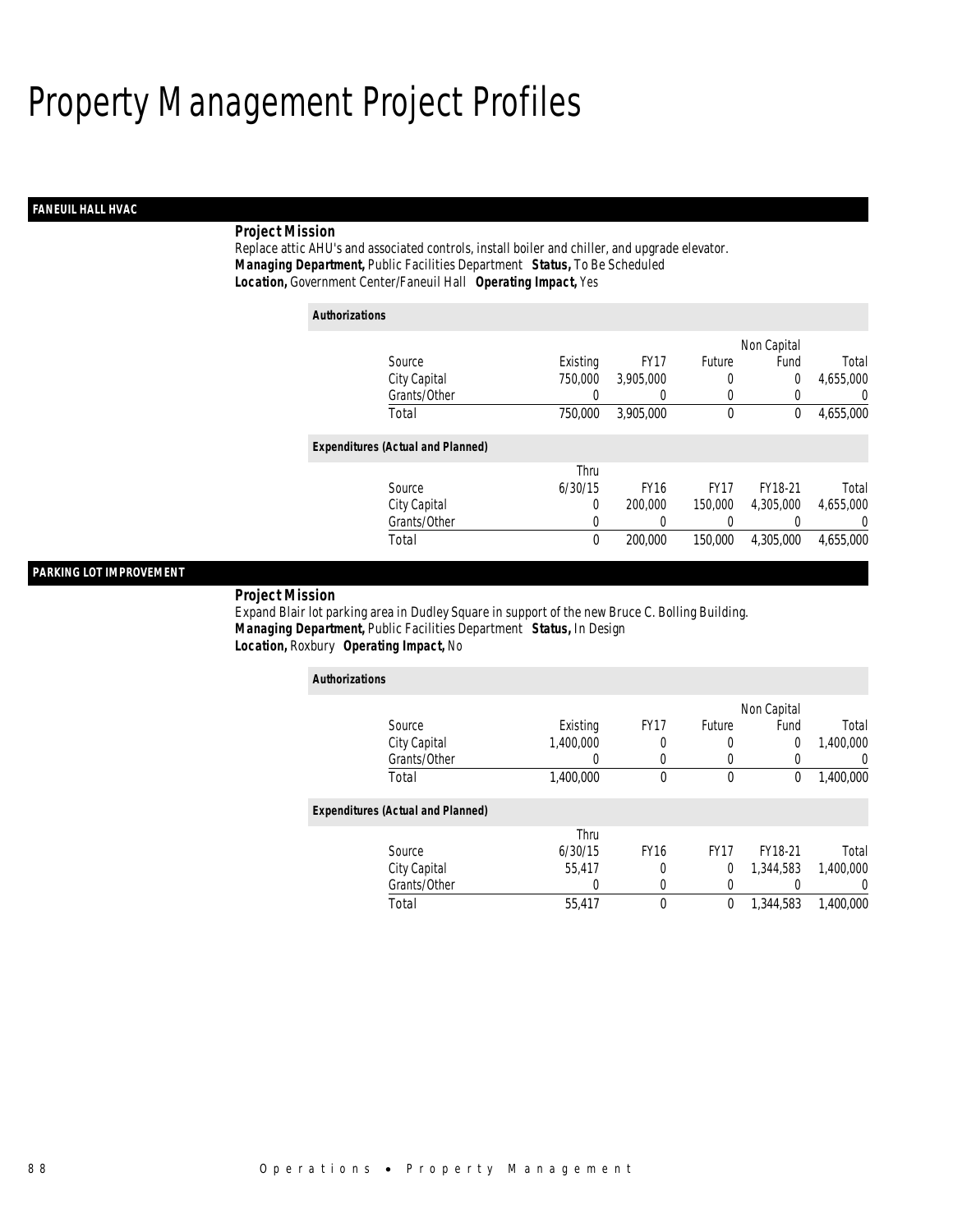### *UPHAMS CORNER MUNICIPAL BUILDING WINDOWS*

*Project Mission*

Replace windows.

*Managing Department,* Public Facilities Department *Status,* To Be Scheduled

*Location,* Dorchester *Operating Impact,* No

| <b>Authorizations</b>                    |          |             |                  |             |         |
|------------------------------------------|----------|-------------|------------------|-------------|---------|
|                                          |          |             |                  | Non Capital |         |
| Source                                   | Existing | <b>FY17</b> | Future           | Fund        | Total   |
| City Capital                             | 0        | 0           | 555,000          | 0           | 555,000 |
| Grants/Other                             | 0        |             | $\left( \right)$ | 0           | 0       |
| Total                                    | 0        | 0           | 555,000          | 0           | 555,000 |
| <b>Expenditures (Actual and Planned)</b> |          |             |                  |             |         |
|                                          | Thru     |             |                  |             |         |
| Source                                   | 6/30/15  | <b>FY16</b> | <b>FY17</b>      | FY18-21     | Total   |
| City Capital                             | 0        | 0           | 0                | 555,000     | 555,000 |
| Grants/Other                             | 0        | 0           | 0                |             | 0       |
| Total                                    | 0        | $\mathbf 0$ | $\mathbf 0$      | 555,000     | 555,000 |

### *VERONICA SMITH CENTER BATHROOMS AND FLOORING*

 *Project Mission* Renovate bathrooms and replace flooring. *Managing Department,* Public Facilities Department *Status,* In Design*Location,* Allston/Brighton *Operating Impact,* Yes

| <b>Authorizations</b><br>Non Capital<br><b>FY17</b><br>Existing<br>Fund<br>Future<br>Source<br>City Capital<br>683,000<br>0<br>0<br>0<br>Grants/Other<br>0<br>0<br>0<br>$\theta$<br>Total<br>683,000<br>0<br>0<br><b>Expenditures (Actual and Planned)</b><br>Thru<br>6/30/15<br><b>FY16</b><br><b>FY17</b><br>FY18-21<br>Source<br>343,000<br>City Capital<br>$\Omega$<br>40,000<br>300,000<br>Grants/Other<br>0<br>0<br>0 |       |             |        |         |         |         |
|-----------------------------------------------------------------------------------------------------------------------------------------------------------------------------------------------------------------------------------------------------------------------------------------------------------------------------------------------------------------------------------------------------------------------------|-------|-------------|--------|---------|---------|---------|
|                                                                                                                                                                                                                                                                                                                                                                                                                             |       |             |        |         |         |         |
|                                                                                                                                                                                                                                                                                                                                                                                                                             |       |             |        |         |         |         |
|                                                                                                                                                                                                                                                                                                                                                                                                                             |       |             |        |         |         | Total   |
|                                                                                                                                                                                                                                                                                                                                                                                                                             |       |             |        |         |         | 683,000 |
|                                                                                                                                                                                                                                                                                                                                                                                                                             |       |             |        |         |         | 0       |
|                                                                                                                                                                                                                                                                                                                                                                                                                             |       |             |        |         |         | 683,000 |
|                                                                                                                                                                                                                                                                                                                                                                                                                             |       |             |        |         |         |         |
|                                                                                                                                                                                                                                                                                                                                                                                                                             |       |             |        |         |         |         |
|                                                                                                                                                                                                                                                                                                                                                                                                                             |       |             |        |         |         | Total   |
|                                                                                                                                                                                                                                                                                                                                                                                                                             |       |             |        |         |         | 683,000 |
|                                                                                                                                                                                                                                                                                                                                                                                                                             |       |             |        |         |         | 0       |
|                                                                                                                                                                                                                                                                                                                                                                                                                             | Total | $\mathbf 0$ | 40,000 | 300,000 | 343,000 | 683,000 |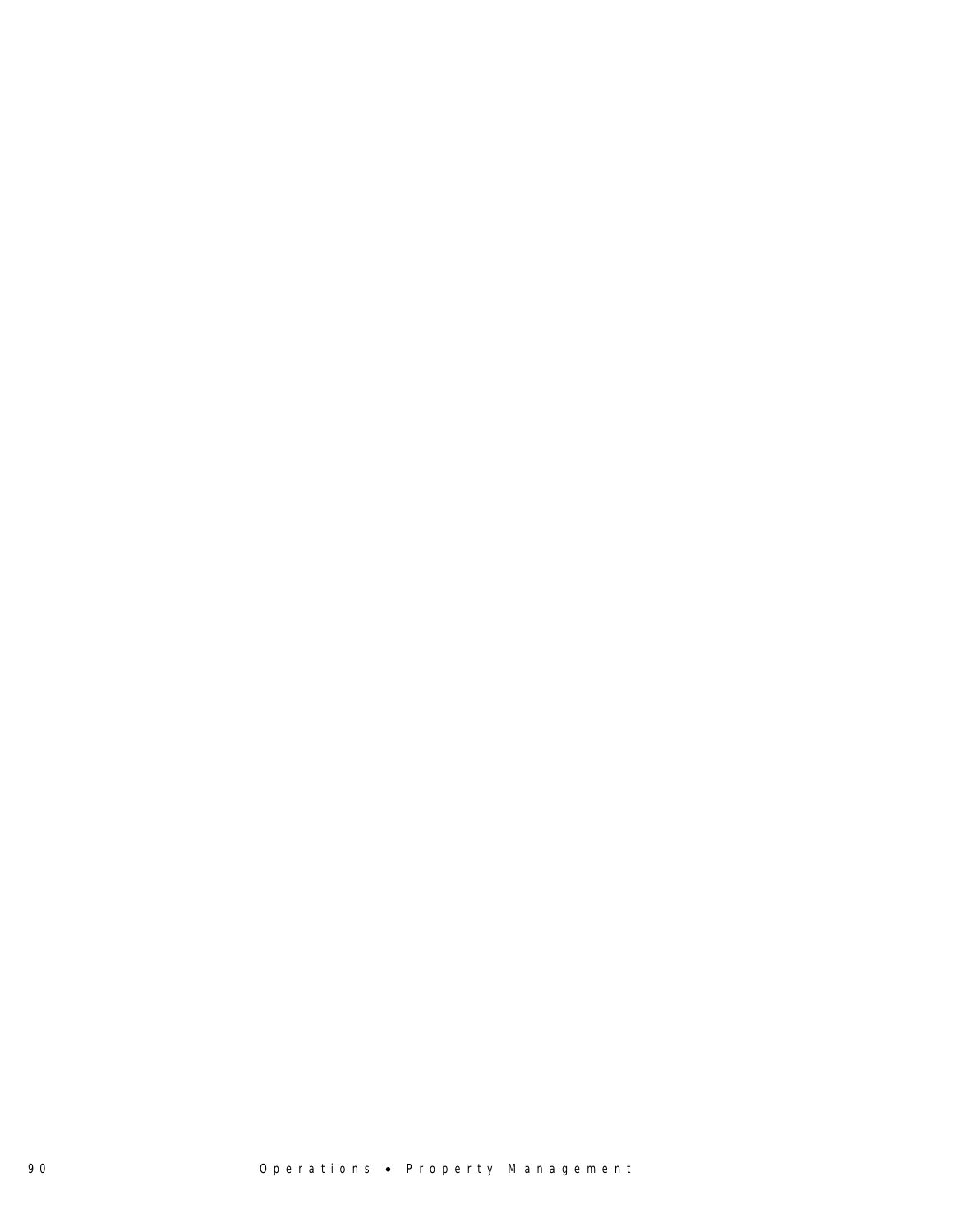# Public Facilities Department Operating Budget

### *Patricia M. Lyons, Director, Appropriation 181*

### *Department Mission*

The Public Facilities Department seeks to execute the most efficient and economical construction and alterations of municipal buildings. The Public Facilities Department is under charge of a three member board known as the Public Facilities Commission appointed by the Mayor.

### *Selected Performance Strategies*

*PFD Capital Construction* 

• To design durable, architecturally appropriate capital projects and to complete them on time and within budget.

| <b>Operating Budget</b> | Program Name                               | Total Actual '14 | Total Actual '15 | Total Approp '16 | <b>Total Budget '17</b> |
|-------------------------|--------------------------------------------|------------------|------------------|------------------|-------------------------|
|                         | <b>PFD Capital Construction</b>            | U                | C                |                  | 5,625,883               |
|                         | <b>Total</b>                               | 0                | 0                | 0                | 5,625,883               |
| <b>Operating Budget</b> |                                            | Actual '14       | Actual '15       | Approp '16       | Budget '17              |
|                         | <b>Personnel Services</b><br>Non Personnel | U<br>0           | U<br>C           |                  | 5,400,485<br>225,398    |
|                         | <b>Total</b>                               | 0                | 0                | 0                | 5,625,883               |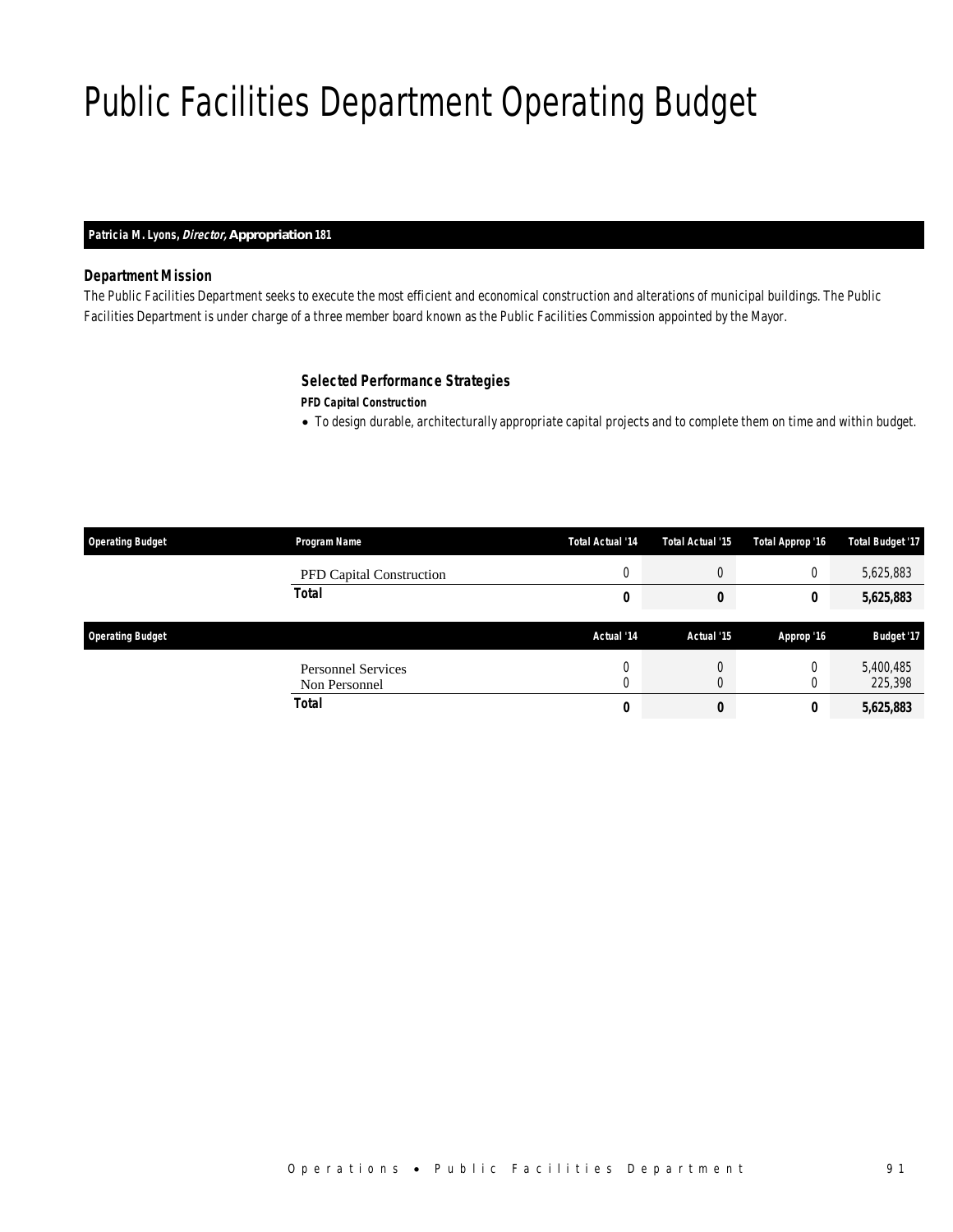# Public Facilities Department Operating Budget



### *Authorizing Statutes*

• Enabling Legislation, 1966. Mass Acts Ch 642.

### *Description of Services*

The Public Facilities Department is responsible for the the coordination of capital improvement projects for approximately 370 buildings within its jurisdiction.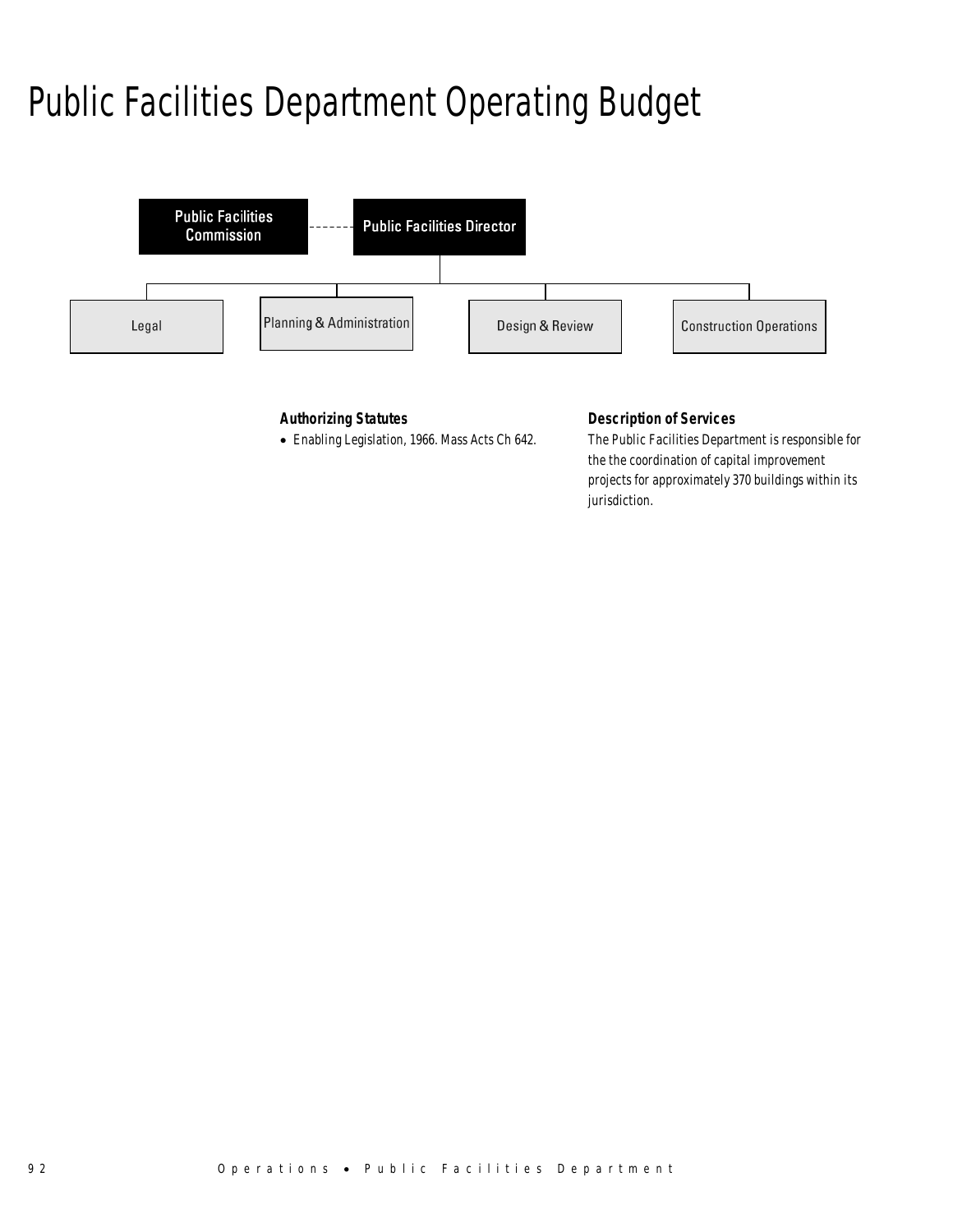## Department History

| <b>Personnel Services</b>                                                                                                                                                                                                                                                                            | FY14 Expenditure                                                          | FY15 Expenditure                                                                                                    | FY16 Appropriation                                                                                                                                 | FY17 Adopted                                                                             | Inc/Dec 16 vs 17                                                                              |
|------------------------------------------------------------------------------------------------------------------------------------------------------------------------------------------------------------------------------------------------------------------------------------------------------|---------------------------------------------------------------------------|---------------------------------------------------------------------------------------------------------------------|----------------------------------------------------------------------------------------------------------------------------------------------------|------------------------------------------------------------------------------------------|-----------------------------------------------------------------------------------------------|
| 51000 Permanent Employees<br>51100 Emergency Employees<br>51200 Overtime<br>51600 Unemployment Compensation<br>51700 Workers' Compensation<br><b>Total Personnel Services</b>                                                                                                                        | $\boldsymbol{0}$<br>$\overline{0}$<br>0<br>0<br>0<br>0                    | $\mathbf 0$<br>$\overline{0}$<br>$\mathbf 0$<br>0<br>0<br>0                                                         | $\boldsymbol{0}$<br>$\overline{0}$<br>$\boldsymbol{0}$<br>$\theta$<br>$\mathbf 0$<br>0                                                             | 5,269,985<br>0<br>125,500<br>0<br>5,000<br>5,400,485                                     | 5,269,985<br>0<br>125,500<br>$\theta$<br>5,000<br>5,400,485                                   |
| <b>Contractual Services</b>                                                                                                                                                                                                                                                                          | FY14 Expenditure                                                          | FY15 Expenditure                                                                                                    | FY16 Appropriation                                                                                                                                 | FY17 Adopted                                                                             | Inc/Dec 16 vs 17                                                                              |
| 52100 Communications<br>52200 Utilities<br>52400 Snow Removal<br>52500 Garbage/Waste Removal<br>52600 Repairs Buildings & Structures<br>52700 Repairs & Service of Equipment<br>52800 Transportation of Persons<br>52900 Contracted Services<br><b>Total Contractual Services</b>                    | $\boldsymbol{0}$<br>$\mathbf 0$<br>$\Omega$<br>0<br>0<br>0<br>0<br>0<br>0 | $\boldsymbol{0}$<br>$\mathbf 0$<br>$\overline{0}$<br>$\mathbf 0$<br>0<br>$\overline{0}$<br>$\overline{0}$<br>0<br>0 | $\boldsymbol{0}$<br>$\boldsymbol{0}$<br>$\mathbf{0}$<br>$\boldsymbol{0}$<br>$\theta$<br>$\mathbf 0$<br>$\boldsymbol{0}$<br>$\mathbf 0$<br>$\bf{0}$ | 46,857<br>0<br>$\overline{0}$<br>1,000<br>11,000<br>19,650<br>9,300<br>78,705<br>166,512 | 46,857<br>$\theta$<br>$\mathbf{0}$<br>1,000<br>11,000<br>19,650<br>9,300<br>78,705<br>166,512 |
| <b>Supplies &amp; Materials</b>                                                                                                                                                                                                                                                                      | FY14 Expenditure                                                          | FY15 Expenditure                                                                                                    | FY16 Appropriation                                                                                                                                 | FY17 Adopted                                                                             | Inc/Dec 16 vs 17                                                                              |
| 53000 Auto Energy Supplies<br>53200 Food Supplies<br>53400 Custodial Supplies<br>53500 Med, Dental, & Hosp Supply<br>53600 Office Supplies and Materials<br>53700 Clothing Allowance<br>53800 Educational Supplies & Mat<br>53900 Misc Supplies & Materials<br><b>Total Supplies &amp; Materials</b> | $\boldsymbol{0}$<br>$\mathbf 0$<br>0<br>0<br>0<br>0<br>0<br>0<br>0        | $\mathbf 0$<br>$\overline{0}$<br>0<br>$\mathbf 0$<br>0<br>0<br>$\overline{0}$<br>0<br>0                             | $\boldsymbol{0}$<br>$\boldsymbol{0}$<br>$\theta$<br>$\boldsymbol{0}$<br>$\theta$<br>$\mathbf 0$<br>$\mathbf{0}$<br>$\mathbf 0$<br>$\bf{0}$         | 1,505<br>0<br>$\overline{0}$<br>0<br>21,700<br>1,500<br>3,000<br>3,000<br>30,705         | 1,505<br>0<br>$\overline{0}$<br>$\overline{0}$<br>21,700<br>1,500<br>3,000<br>3,000<br>30,705 |
| <b>Current Chgs &amp; Oblig</b>                                                                                                                                                                                                                                                                      | FY14 Expenditure                                                          | FY15 Expenditure                                                                                                    | FY16 Appropriation                                                                                                                                 | FY17 Adopted                                                                             | Inc/Dec 16 vs 17                                                                              |
| 54300 Workers' Comp Medical<br>54400 Legal Liabilities<br>54500 Aid To Veterans<br>54600 Current Charges H&I<br>54700 Indemnification<br>54900 Other Current Charges<br>Total Current Chgs & Oblig                                                                                                   | $\boldsymbol{0}$<br>$\mathbf 0$<br>0<br>0<br>0<br>0<br>0                  | 0<br>$\mathbf 0$<br>0<br>$\mathbf 0$<br>$\overline{0}$<br>0<br>0                                                    | $\boldsymbol{0}$<br>$\boldsymbol{0}$<br>$\mathbf{0}$<br>$\boldsymbol{0}$<br>$\mathbf{0}$<br>$\boldsymbol{0}$<br>$\bf{0}$                           | 0<br>$\mathbf 0$<br>$\overline{0}$<br>$\overline{0}$<br>$\theta$<br>11,920<br>11,920     | 0<br>$\mathbf 0$<br>$\overline{0}$<br>$\overline{0}$<br>$\Omega$<br>11,920<br>11,920          |
| Equipment                                                                                                                                                                                                                                                                                            | FY14 Expenditure                                                          | FY15 Expenditure                                                                                                    | FY16 Appropriation                                                                                                                                 | FY17 Adopted                                                                             | Inc/Dec 16 vs 17                                                                              |
| 55000 Automotive Equipment<br>55400 Lease/Purchase<br>55600 Office Furniture & Equipment<br>55900 Misc Equipment<br><b>Total Equipment</b>                                                                                                                                                           | $\boldsymbol{0}$<br>$\overline{0}$<br>0<br>0<br>0                         | 0<br>0<br>0<br>$\mathbf 0$<br>0                                                                                     | $\boldsymbol{0}$<br>$\overline{0}$<br>$\bf{0}$<br>$\boldsymbol{0}$<br>0                                                                            | 0<br>12,461<br>0<br>3,800<br>16,261                                                      | $\mathbf 0$<br>12,461<br>$\mathbf{0}$<br>3,800<br>16,261                                      |
| <b>Other</b>                                                                                                                                                                                                                                                                                         | FY14 Expenditure                                                          | FY15 Expenditure                                                                                                    | FY16 Appropriation                                                                                                                                 | FY17 Adopted                                                                             | Inc/Dec 16 vs 17                                                                              |
| 56200 Special Appropriation<br>57200 Structures & Improvements<br>58000 Land & Non-Structure<br><b>Total Other</b>                                                                                                                                                                                   | 0<br>0<br>0<br>0                                                          | 0<br>0<br>$\mathbf 0$<br>0                                                                                          | $\pmb{0}$<br>$\boldsymbol{0}$<br>$\mathbf 0$<br>0                                                                                                  | 0<br>0<br>0<br>0                                                                         | 0<br>0<br>0<br>0                                                                              |
| <b>Grand Total</b>                                                                                                                                                                                                                                                                                   | $\boldsymbol{0}$                                                          | $\boldsymbol{0}$                                                                                                    | $\mathbf 0$                                                                                                                                        | 5,625,883                                                                                | 5,625,883                                                                                     |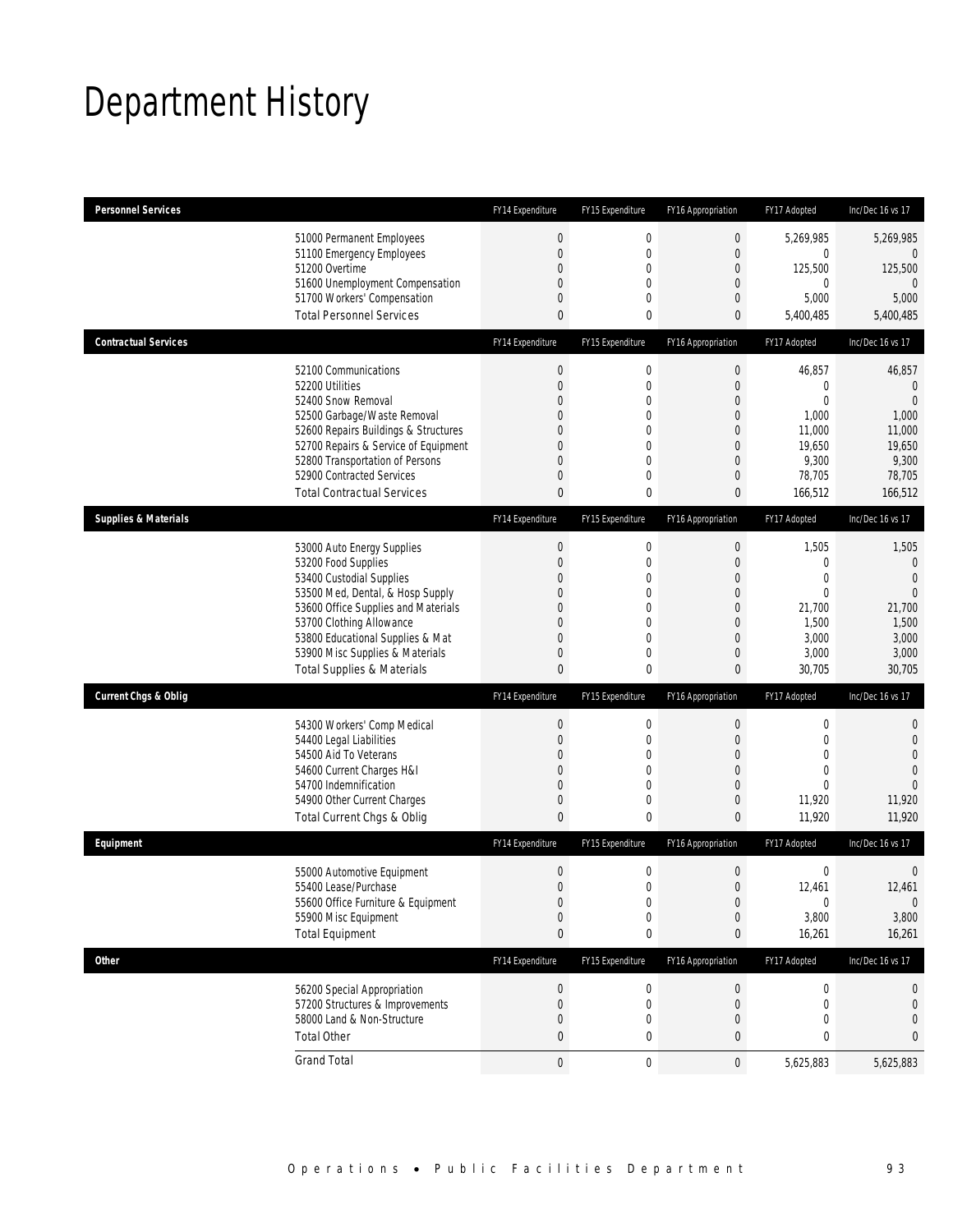## Department Personnel

 $\overline{\phantom{a}}$ 

| Title                   | Union<br>Code   | Grade     | Position | FY17 Salary | Title                   | Union<br>Code   | Grade     | Position | FY17 Salary |
|-------------------------|-----------------|-----------|----------|-------------|-------------------------|-----------------|-----------|----------|-------------|
|                         |                 |           |          |             |                         |                 |           |          |             |
| Admin Asst              | EXM             | 05        | 3.00     | 179,447     | <b>Exec Secretary</b>   | <b>EXM</b>      | 07        | 1.00     | 61,423      |
| Admin Asst              | SU <sub>4</sub> | 15        | 3.00     | 156,505     | General Counsel         | <b>EXM</b>      | 11        | 1.00     | 120,556     |
| Admin Asst              | SU4             | 16        | 1.00     | 69,406      | Paralegal               | <b>EXM</b>      | <b>NG</b> | 1.00     | 33,091      |
| Admin Officer           | SE <sub>1</sub> | 04        | 1.00     | 67,996      | Prin Admin Assistant    | SE <sub>1</sub> | 08        | 1.00     | 97,764      |
| Architectural Designer  | SE <sub>1</sub> | 08        | 1.00     | 90,797      | Program Analyst         | SE <sub>1</sub> | 07        | 1.00     | 89,449      |
| <b>Asst Director</b>    | <b>EXM</b>      | 11        | 5.00     | 540,742     | Program Assistant       | SE <sub>1</sub> | 04        | 1.00     | 67,118      |
| Clerk of Works          | SE <sub>1</sub> | 06        | 14.00    | 1,118,116   | Project Manager         | SE <sub>1</sub> | 08        | 7.00     | 651,224     |
| Clerk of Works II       | SE <sub>1</sub> | 07        | 4.00     | 329,770     | Project Manager II      | SE <sub>1</sub> | 09        | 5.00     | 520,427     |
| <b>Contract Manager</b> | SU <sub>4</sub> | 18        | 1.00     | 61,699      | Sr Adm Analyst          | SE <sub>1</sub> | 06        | 1.00     | 81,405      |
| Director                | CDH             | <b>NG</b> | 1.00     | 125,344     | Sr Adm Asst             | SE <sub>1</sub> | 07        | 1.00     | 89,449      |
| <b>Exec Assistant</b>   | EXM             | 25        | 1.00     | 91,534      | Sr Project Manager      | SE <sub>1</sub> | 10        | 5.00     | 567,935     |
|                         |                 |           |          |             | Sr Review Architect     | SE <sub>1</sub> | 10        | 1.00     | 104,009     |
|                         |                 |           |          |             | Total                   |                 |           | 61       | 5,315,206   |
|                         |                 |           |          |             | <b>Adjustments</b>      |                 |           |          |             |
|                         |                 |           |          |             | Differential Deciminate |                 |           |          | $\sim$      |

| <b>FY17 Total Request</b> | 5,269,985  |
|---------------------------|------------|
| <b>Salary Savings</b>     | $-159.461$ |
| Chargebacks               |            |
| Other                     | 114.240    |
| Differential Payments     |            |